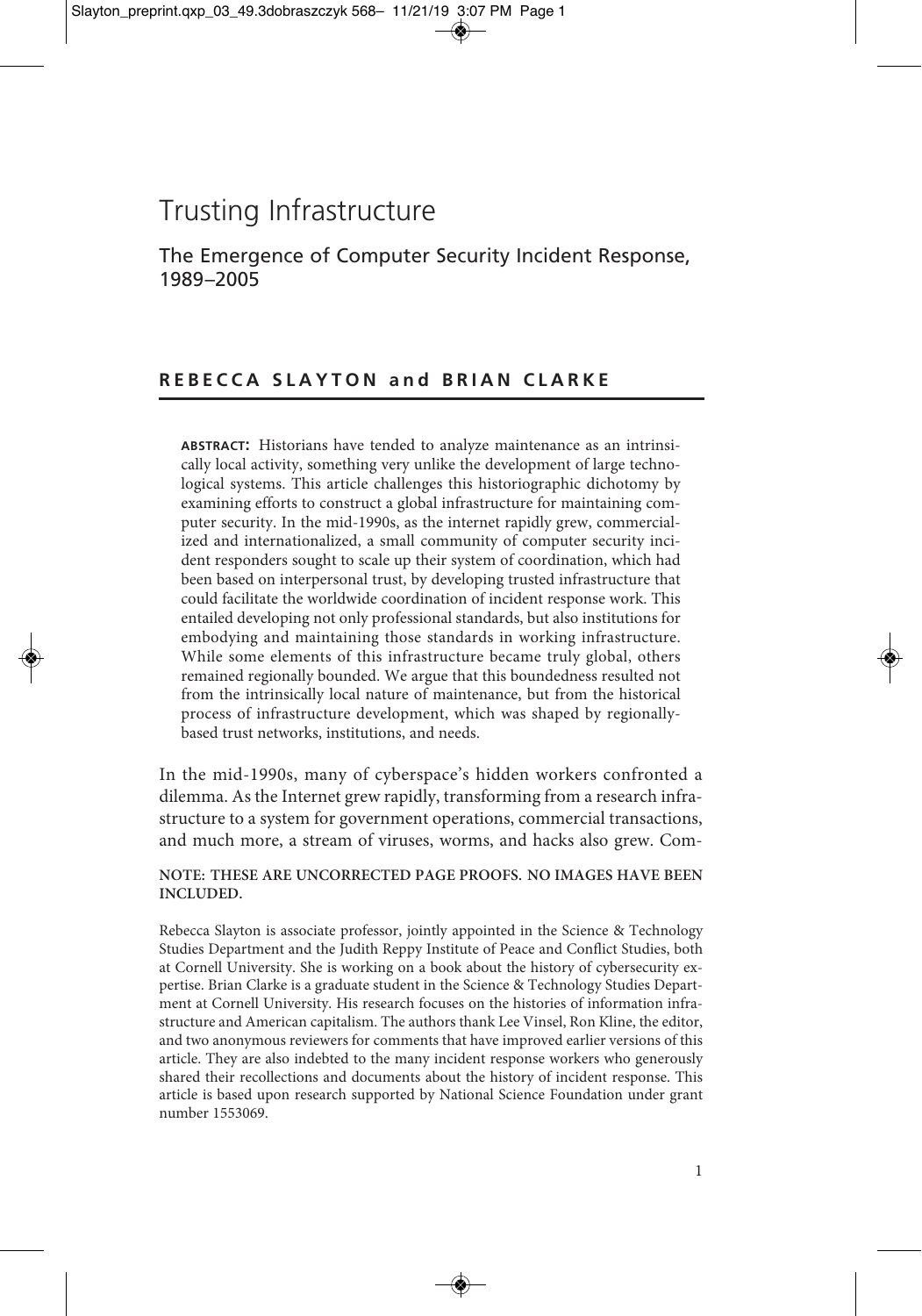puter security incident response teams (CSIRTs)—a tight-knit community which had been fighting such disruptions since the late 1980s—struggled to keep up.

Neither, however, could they easily trust newcomers to their field—a rapidly growing number of companies, consultants, and groups professing to work in computer security and incident response. And without trust, they could not effectively coordinate responses to attacks that often spanned borders around the world. In 1999, two leaders in the field argued that "a global response infrastructure" was needed "to replace a less reliable system based on trust between individuals with a reliable and effective system based on global understanding/agreement."1

This article examines efforts to create this global infrastructure, with three historiographic goals. First, this study expands existing historiography on the relationships between and among standards, infrastructure, and trust. Trust in infrastructure, we suggest, requires not only trusted standards, but also trust in the in the actors and organizations that implement and maintain those standards. Second, this study contributes to our understanding of the intertwined histories of the Internet and computer security by showing how the institutionalization of computer security incident response both supported and was challenged by the commercialization and international spread of the Internet during the 1990s. <sup>2</sup> Finally, studying efforts to construct a "global" infrastructure for incident response—a form of high-tech maintenance—challenges the historiographic tendency to treat maintenance as an intrinsically local and artisanal activity. The history of incident response infrastructure provided here thus partly answers calls for historical analysis that spans multiple spatial, organizational, and temporal scales. 3

Since the language of scale is relative, a note on terminology is in order. We use "global" in the same sense as our actors, to describe infrastructure that is not only highly transnational, spanning multiple continents and oceans, but is also used by all concerned actors. "Regional" can describe subnational areas, such as Silicon Valley, or supranational areas, such as the Asia-Pacific; we use it in the latter sense, to describe regions of the

1. Moira West-Brown and Klaus-Peter Kossakowski, "International Infrastructure," 16.

2. While a complete survey of Internet history is beyond the scope of a single footnote, key texts include: Janet Abbate, *Inventing the Internet*; "Privatizing the Internet"; Andrew L. Russell, *Open Standards*; Martin Cambell-Kelly and Daniel D. Garcia-Swartz, "History of the Internet"; William Aspray and Paul E. Ceruzzi, *Internet and American Business*; Shane Greenstein, *How the Internet Became Commercial*. On computer and Internet security, see a special issue on the history of computer security, which contains several useful essays on the development of the field. Jeffrey R. Yost, "Computer Security."

3. Paul N. Edwards, "Infrastructure and Modernity"; Thomas Misa, "How Machines Make History"; "Retreiving Sociotechnical Change."

2020

VOL. 61

**JANUARY**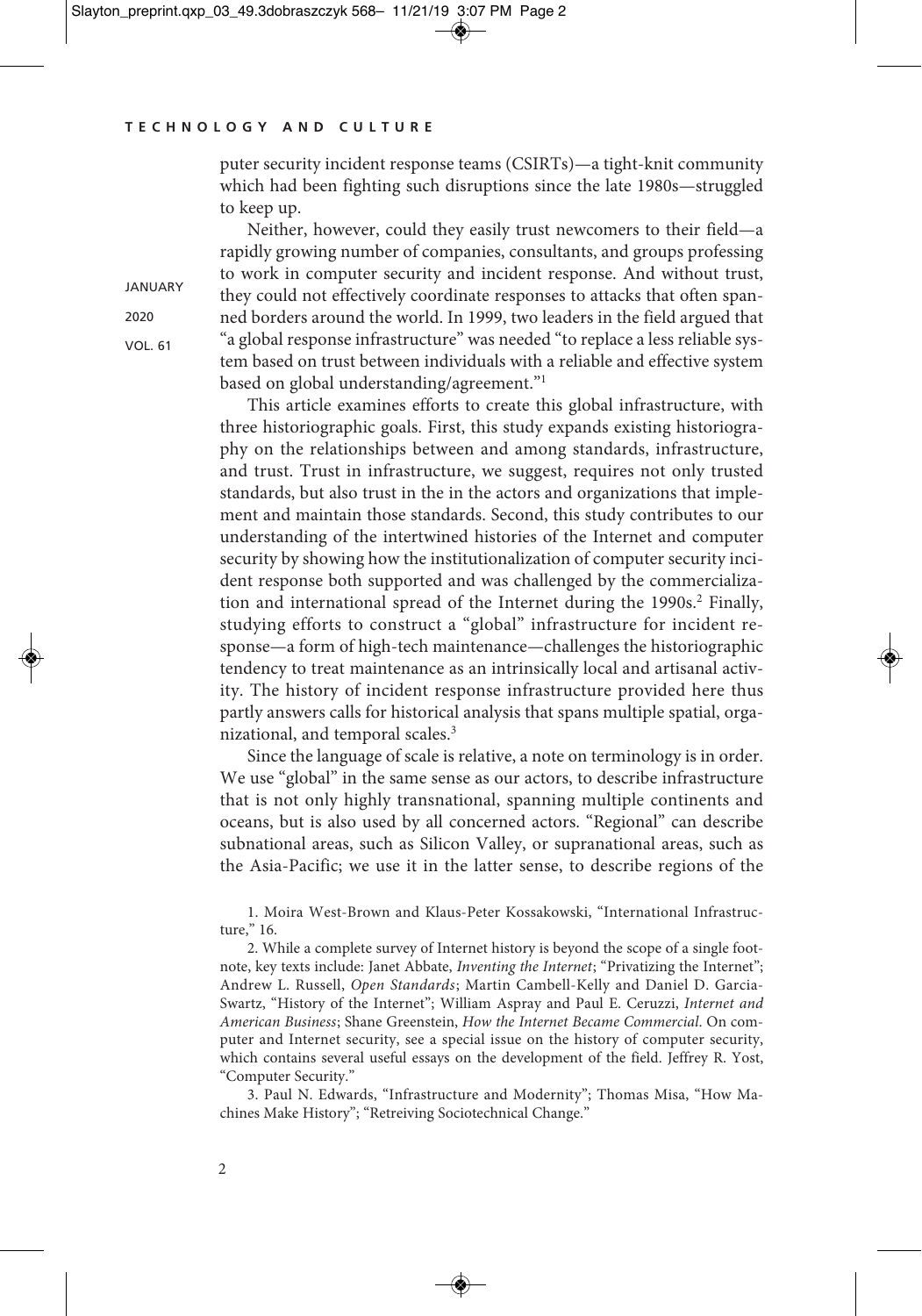world (e.g. Eastern Europe, North America). But "regions" do not only indicate geographic proximity; they can also indicate political or economic arrangements. We argue that geographic proximity shaped the development of interpersonal trust relationships, while political and economic alliances formed the basis of regional institutions, but both kinds of regionalism shaped incident response infrastructure.

PREPRINT

In what follows, we first expand upon these historiographic arguments. We then examine the history of computer security incident response, drawing on published and archival documents, oral histories with seventeen early leaders in incident response from the United States, Europe, and Asia, and papers provided by those incident responders. <sup>4</sup> This account shows that while some elements of incident response infrastructure became truly global and replaced the need for interpersonal trust, others remained regionally bounded. We argue that this boundedness resulted from the process of developing incident response infrastructure, which was driven by interpersonal relationships as well as regional institutions and their particular needs and goals.

## Historiography of Infrastructure, Maintenance, and Trust

What would it mean to replace a system based on interpersonal trust with a global infrastructure? Trust has been an important theme in the historiography of standardization, but remains underdeveloped in infrastructure studies. Theodore Porter has argued that standardization in the nineteenth and early twentieth centuries was driven by the loss of interpersonal trust in a world that had become increasingly anonymous. Trust in numbers, professional certifications, and other social institutions, came to displace interpersonal trust. By contrast, other scholars have emphasized that the use of standards continues to rely on, rather than substitute for, interpersonal trust. 5

This article helps to reconcile these perspectives by examining how standards come to be embodied in infrastructure. Standards represent

4. Although the CERT Coordination Center in Pittsburgh maintains a small physical archive, it consists almost entirely of newspaper clippings and published materials by CERT/CC. Most of our archival sources come from the Internet archive. The Software Engineering Institute (SEI) conducted a series of interviews on the occasion of SEI's twenty-fifth anniversary; audio copies are held at SEI. We have transcribed and used two of these (with Richard Pethia and Georgia Killcrece). We conducted an additional fifteen oral history interviews between January and July of 2018. Most were recorded and transcribed, and are available upon request to the authors, and permission of the interviewee.

5. Theodore Porter, *Trust in Numbers*. The literature on standards is too vast to fully cite, but for an introduction see Ken Alder, "Making Things the Same"; William J. Ashworth, "Between the Trader and the Public"; Graeme Gooday, J. N., *Morals of Measurement*; Amy Slaton, "As Near as Practicable"; Dario Gaggio, "Negotiating the Gold Standard."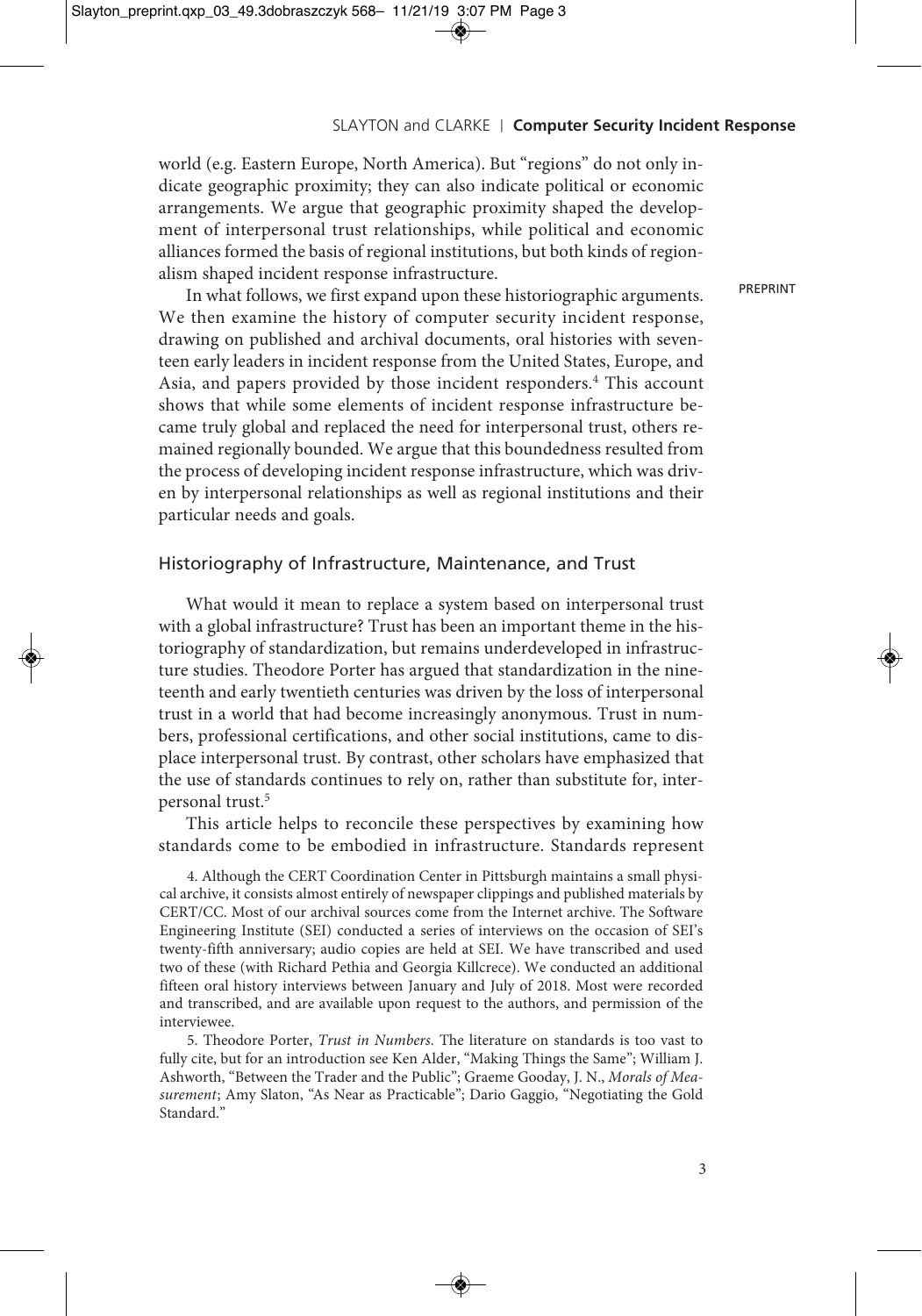agreements about how to organize social, economic, and technological ways of life, but they do not enforce those agreements. It is only after standards have been embodied in working infrastructure they become politics by other means. <sup>6</sup> Trust in infrastructure requires not only confidence in standards—that is, an abstract set of rules—but also in the ways that those rules are implemented and maintained. This in turn requires trust in implementers, maintainers, and their institutionalized practices.

2020

VOL. 61

**JANUARY** 

For example, early Internet standards and protocols were designed to allow open and free exchange within a small trusted research community. 7 As we discuss below, that trust was broken in the late 1980s, but by that time those standards had become embodied in social and material infrastructure and were not easily revised. Instead, incident response organizations were established to repair and maintain the functioning of an insecure infrastructure.

By examining the history of incident response, this article thus contributes to understanding of the history of the Internet. The transformation of the Internet from a U.S.-based research network, to a globalized, commercial network known more generically as the Internet, has received ample historical attention. <sup>8</sup> Yet relatively little historical study has been devoted to the incident responders that helped make this transition possible by continually repairing and maintaining the Internet after security breaches—though as Steven Jackson has argued, repair is implicit in Janet Abbate's *Inventing the Internet*, which emphasizes how Internet users innovated in response to continual breakdowns and shortcomings.<sup>9</sup>

Similarly, most work on the history of computer and network security has focused on the design of new protocols and technologies rather than repair or maintenance. For example, Laura DeNardis has shown that in the late 1980s and mid-1990s, the Internet Engineering Task Force rejected proposals to design protocols that would allow wiretapping or physical identification of computer hardware, arguing that such features would weaken network security even if they enhanced state powers to enforce laws. <sup>10</sup> Similarly, and in a rare exception to the U.S.-focused scholarship on network security, Dongoh Park has examined the design of South Korea's Public Key Infrastructure.<sup>11</sup> These papers were sparked by the most signif-

6. This theme has received considerable attention in the literature on digital infrastructure and standards; see e.g. Francesca Musiani et al., *Turn to Infrastructure*; Laura DeNardis, "Internet Design Tension"; *Protocol Politics*; Russell, *Open Standards*; Abbate, *Inventing the Internet*.

7. Abbate, *Inventing the Internet*; DeNardis, "Internet Design Tension"; Craig Timberg, "Net of Insecurity."

8. Abbate, *Inventing the Internet*; "Privatizing the Internet"; Aspray and Ceruzzi, *Internet and American Business*; Greenstein, *How the Internet Became Commercial.* On the internationalization of the internet, see DeNardis, *Protocol Politics*; *Global War*.

9. Steven J. Jackson, "Rethinking Repair."

10. DeNardis, "Internet Design Tension."

11. Dongoh Park, "Social Life of PKI."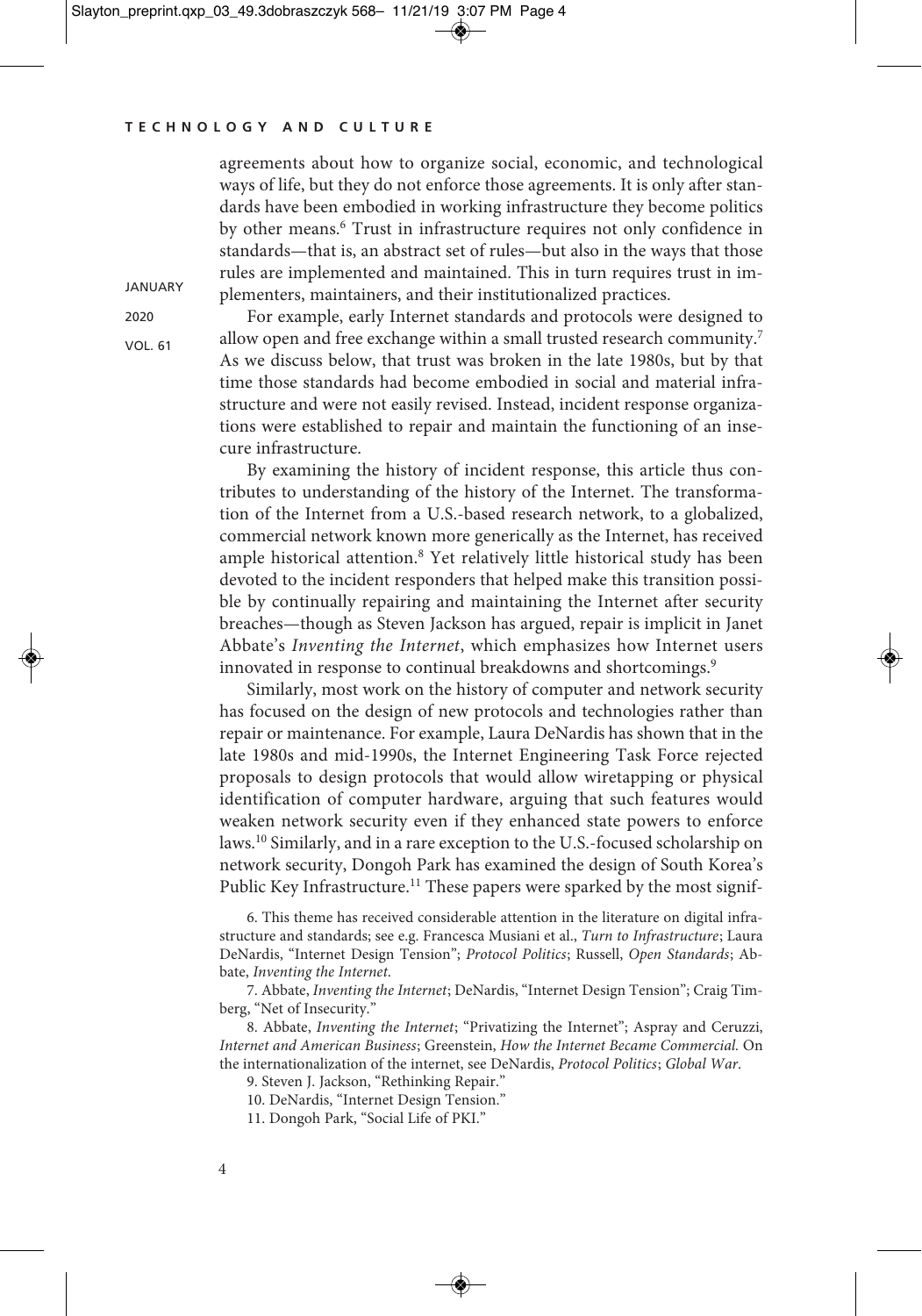icant project in the history of computer and network security, which was undertaken by the Charles Babbage Institute, and extensively documented and conducted oral histories with key innovators ("pioneers") in the field. While this project laid a crucial foundation for the history of computer security and produced two special issues in the *IEEE Annals of the History of Computing*, most of this work focused on the creation of new knowledge, technologies, and industries, rather than the maintenance of existing computers and networks. 12

Here we argue that computer and network security requires more than *design*; it also requires continual *maintenance*. Even well-designed computers and networks are too complex to be free of errors, and thus have always contained many hidden vulnerabilities which must be patched as they are discovered. Borrowing from the language of complex systems, insecurity is an emergent, unplanned property of computers and networks. Maintenance needs are only amplified by the continual addition and removal of hardware and software, which also adds or removes vulnerabilities. Finally, because those who purchase and use new computer systems have no easy way to evaluate security, producers have little incentive to invest the substantial resources needed to design and implement systems securely, making security maintenance even more challenging. It is the need for constant maintenance that drives contemporary efforts at cybersecurity workforce development; as one recent publication argues, "cybersecurity is everyone's job."<sup>13</sup>

Computer security incident response teams became important maintainers in the early 1990s, first for the Internet, and then for other computer and network systems. These teams were largely distinct from the researchers who developed the Internet, as well as most computer security researchers. Some began with relatively little technical experience, and much of their work was about encouraging best practices and following protocols, rather than producing new knowledge. Indeed, a late 1990s guide to starting a new CSIRT emphasized that while "technical experience is a desirable attribute" in CSIRT staff, "by far a more critical criteria is an individual's willingness and ability to follow procedures and to provide a professional interface to constituents, customers and other parties…"14

In the mid-1990s, incident response evolved alongside the Internet, from a small and close-knit community that helped maintain the security of U.S. research and government networks, to an increasingly large, anonymous, and international field of workers, many of them employed by pri-

12. An exception is William Scherlis' presentation of the history of the Computer Emergency Response Team, at an invitation-only workshop at the Charles Babbage Institute, which has not been published. See Yost, "Computer Security"; "Computer Security, Part 2." See also Edward Hunt, "US Government Computer Penetration."

13. National Initiative for Cybersecurity Education Working Group Subgroup on Workforce Management, "Cybersecurity is Everyone's Job.".

14. Moira J. West-Brown et al., "Handbook for CSIRTs," 138.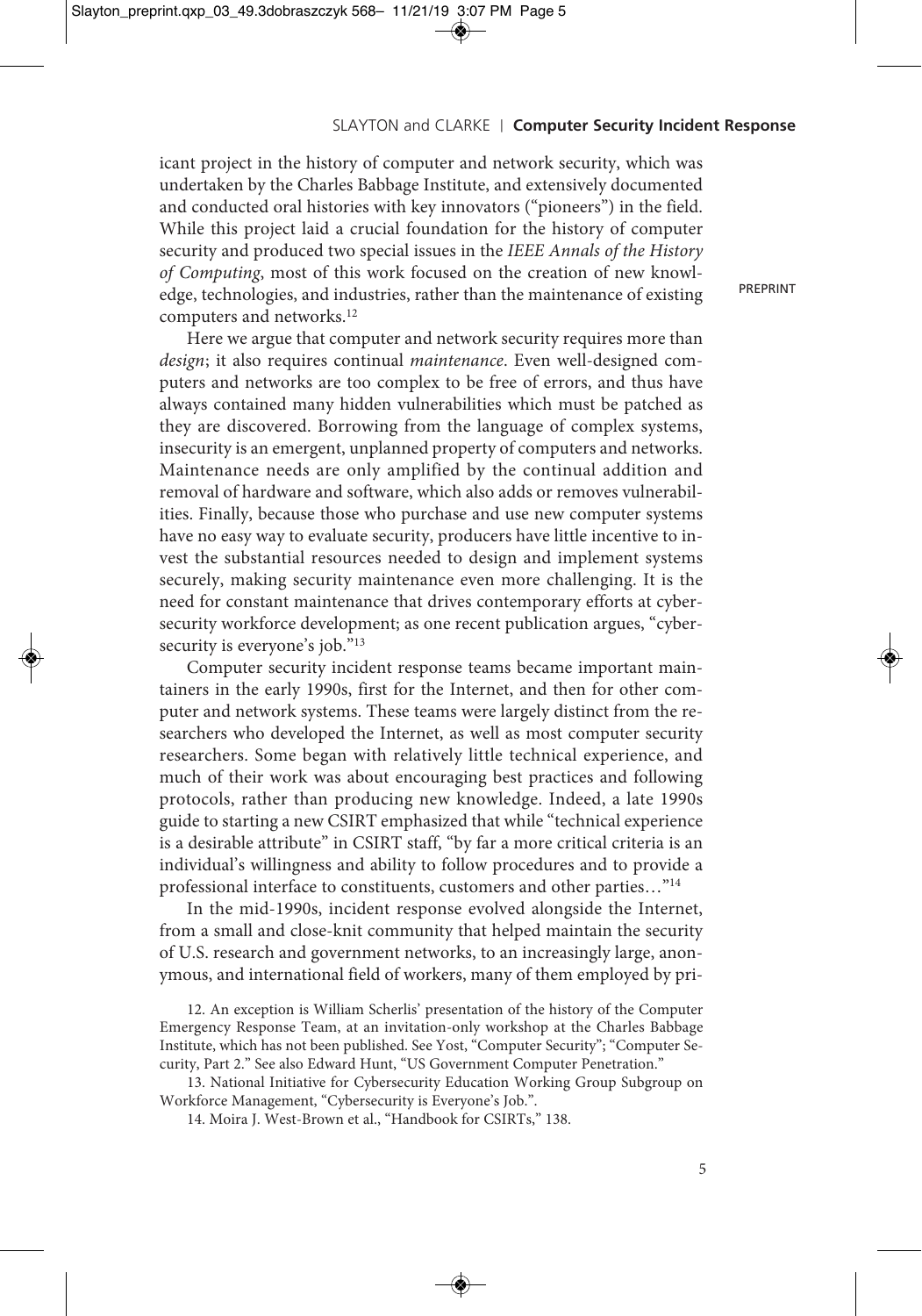**JANUARY** 2020 VOL. 61

vate corporations. It was in this context that incident responders began to seek a "global" infrastructure to support their own work.

But is the notion of a global infrastructure for maintenance oxymoronic? Historians commonly understand infrastructure as a system of intertwined, mutually-stabilizing institutions and technologies that enable the easy *flow* of information, artifacts, and people over space.<sup>15</sup> This emphasis on *flow* highlights the extending, mobilizing nature of infrastructure, regardless of whether it spans an organization, a city, nation, or the world. Additionally, Thomas Hughes' foundational work on large technological systems has inspired scholars to focus on systems that tend to expand. <sup>16</sup> While Hughes focused primarily on national styles of system building, historians in recent years have examined international and transnational infrastructures. Commercial aviation networks, radio broadcasting, shipping and oil extraction systems are examples of infrastructure that has created a "cosmopolitan commons," and with it, vulnerabilities that transcend national boundaries. <sup>17</sup> Many information infrastructures, such as global climate models or the Internet, similarly bring together people, organizations, and artifacts from around the world. 18

By contrast, the historiography of maintenance has largely focused on a relatively uncoordinated and localized set of activities and has tended towards micro-scale analysis. For example, women's work, something traditionally something confined to the household, is paradigmatic of maintenance. <sup>19</sup> David Edgerton notes that maintenance and repair has "been the realm of the small trader and skilled workers," something "different from, marginal to and yet interdependent with the great systems of technics." Edgerton and others emphasize that maintenance practices in geographically and economically distinct localities reflect inequalities and produce differences in technological systems. 20

Nonetheless, encouraged by Lee Vinsel's and Andrew Russell's recent calls for more historiographic attention to maintenance, a few scholars have begun to consider maintenance as a systemic activity.<sup>21</sup> For example, Matthew Hockenberry discussed how Western Electric became the purchaser for not only manufacturing but also maintaining the Bell telephone

15. Brian Larkin, "Politics and Poetics," 328; Edwards, "Infrastructure and Modernity," 188; Manuel Castells, *Rise of the Network Society*.

16. Thomas P. Hughes, *Networks of Power*; "Evolution of Large Technological Systems."

17. Nil Disco and Eda Kranakis, *Cosmopolitan Commons*; Arne Kaijser, "Trail from Trail"; Erik van der Vleuten and Arne Kaijser, *Networking Europe*.

18. Paul N. Edwards, *A Vast Machine*; Paul N. Edwards et al., "Agenda for Infrastructure Studies." JoAnne Yates and Craig Murphy, *Engineering Rules*.

19. Ruth Schwartz Cowan, *More Work For Mother*; Susan Strasser, *Never Done*. For an excellent recent review of this literature see Lee Vinsel and Andrew L. Russell, "After Innovation."

20. David Edgerton, *Shock of the Old*, 80; Jackson, "Rethinking Repair."

21. Vinsel and Russell, "After Innovation."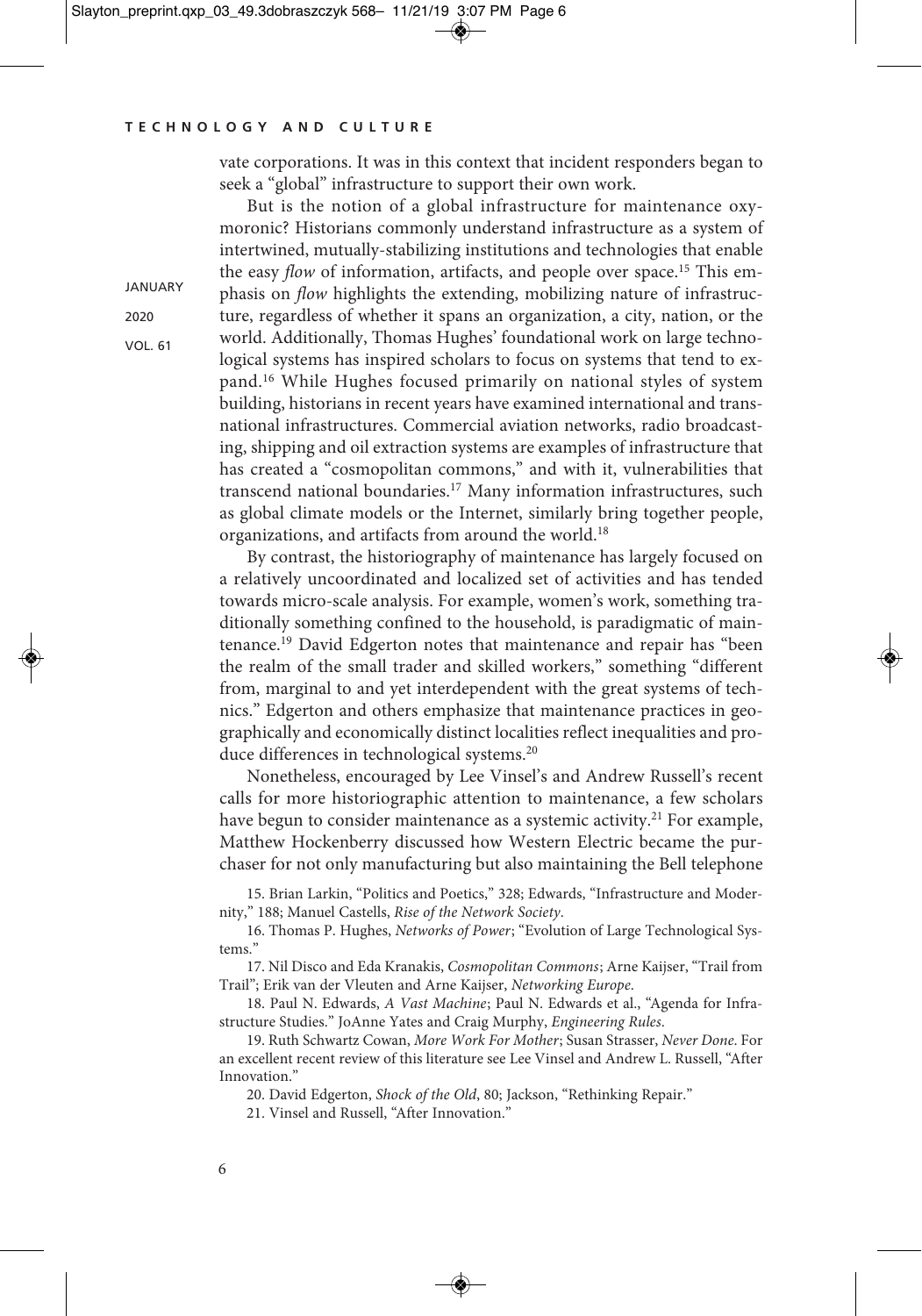system in the early twentieth century; its supply chain spanned India, Singapore, and the United States. Worldwide supply chains, recalls, and replacements in the computing industry also indicate the potentially global scope of maintenance and the infrastructure that supports it.<sup>22</sup>

Here we draw on historical and ethnographic approaches that emphasize the *relational* nature of infrastructure. <sup>23</sup> The system builder's infrastructure, if successful, becomes a taken-for granted affordance for infrastructure users, while remaining daily work for maintainers. Incident responders related to overlapping computer and networking infrastructures in all of these ways. They aimed to maintain the infrastructure of cyberspace, and thus were among the invisible laborers that made this infrastructure function transparently for millions of users around the world. At the same time, many incident responders labored to create a transnational incident response infrastructure—including forums for establishing trusted relationships, training and accreditation programs, and data sharing software and networks—and to use that infrastructure in every day practice.

Just as insecurity is one of the emergent, unexpected qualities of complex computer systems, efforts to construct incident response infrastructure were emergent and decentralized, with incident response teams forming in organizations and nations around the world. While the U.S.-based CERT Coordinating Center helped some of these teams to get started, and invested in incident response infrastructure, the resulting systems were very unlike those designed by Thomas Hughes' master systems builders in the late nineteenth and early twentieth century, with their drive for centralization and consolidation. 24

Instead, like the Internet, incident response infrastructure developed in a decentralized manner, and was shaped by both interpersonal networks and geopolitical organizations. Interpersonal relationships among incident responders were facilitated by geographic, cultural, and linguistic proximity. Additionally, these regionally based communities developed infrastructure with the support of organizations that were based on shared economic and political concerns within the region. While the resulting infrastructure enabled cooperation on a larger scale than would have been possible based on interpersonal trust alone, much of it remained regionally bounded. Thus, despite ambitions for a global infrastructure, and despite some centralized planning, incident response continued to rely on a patchwork infrastructure that was more emergent than planned.

The following account begins with the Internet worm of 1988, which spurred the development of incident response organizations, and then

<sup>22.</sup> Matthew Hockenberry, "Shopping for the System."

<sup>23.</sup> Susan Leigh Star and Karen Ruhleder, "Ecology of Infrastructure," 114; Susan Leigh Star, "Ethnography of Infrastructure"; Edwards et al., "Agenda for Infrastructure Studies"; Brian Larkin, "The Poetics and Politics of Infrastructure."

<sup>24.</sup> Hughes, *Networks of Power*; *American Genesis*; *Rescuing Prometheus*.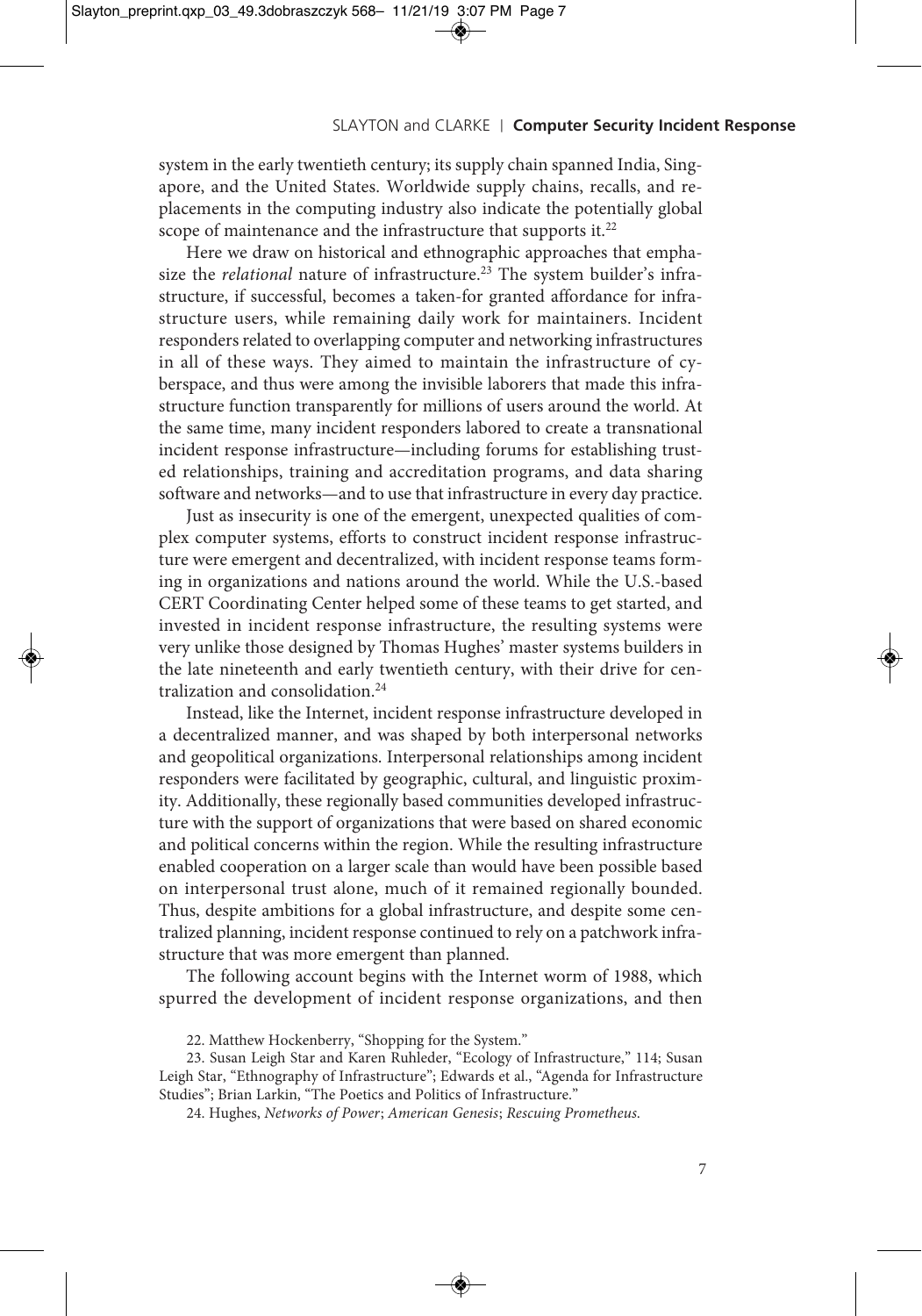traces development of three kinds of incident response infrastructure: forums for developing trusted relationships; training and accreditation systems; and data exchange protocols and software applications. We conclude in the early 2000s, when these three kinds of incident response infrastructure had somewhat stabilized.

**JANUARY** 

## Responding to an "Attack from Within"

2020 VOL. 61

On 2 November 1988, the Internet came under what Purdue computer science professor Eugene Spafford described as an "attack from within."25 A self-replicating program, or worm, began to spread to thousands of Internet-connected computers running particular variants of UNIX. These computers became mired in the work created by the worm, unable to do their normal processing or pass communications through the network. The Internet ground to a halt.

The worm exploited not only flaws in a complex system, but also the trust that was built into the network, such as "trusted" host-user relationships that did not require passwords. Over the next two days, computer scientists at universities and research centers across the United States worked around the clock to stop the worm. They sent e-mail or called one another, holding meetings over speaker phone, occasionally wondering: is this software really a patch, or a virus? How do I know I'm talking with MIT? Interpersonal relationships ultimately triumphed over the breach of trust; as they put it, "the 'old boy' network worked."26

Nonetheless, Spafford noted that the attacks "came as a great surprise to almost everyone."27 The Internet suddenly seemed vulnerable. Furthermore, the investigation revealed that the worm's creator was a computer science graduate student, Robert Morris, who had intended to conduct an innocuous experiment. Had he intended to do damage, the outcome could have been far worse.

The Defense Advanced Research Projects Agency (DARPA), the Internet's sponsoring organization, soon established the Computer Emergency Response Team Coordinating Center (CERT/CC) at the Software Engineering Institute (SEI), a Federally Funded Research and Development Center at Carnegie Mellon University. Trust was central to the CERT/CC operating concept and practice. With nothing more than "a handshake agreement," DARPA and SEI created a charter and tasked Richard Pethia, a Program Manager at SEI, to run the new center.<sup>28</sup> CERT/CC's mission,

25. Eugene H Spafford, "Crisis and Aftermath," 678.

26. Jon A. Rochlis and Mark W. Eichin, "With Microscope and Tweezers." Abbate comments on the strengths and weaknesses of the "old boy" network approach to building the Internet: Abbate, *Inventing the Internet*.

28. Richard Pethia, interview conducted by SEI, 1 April 2010, in SEI.

<sup>27.</sup> Spafford, "Crisis and Aftermath," 678.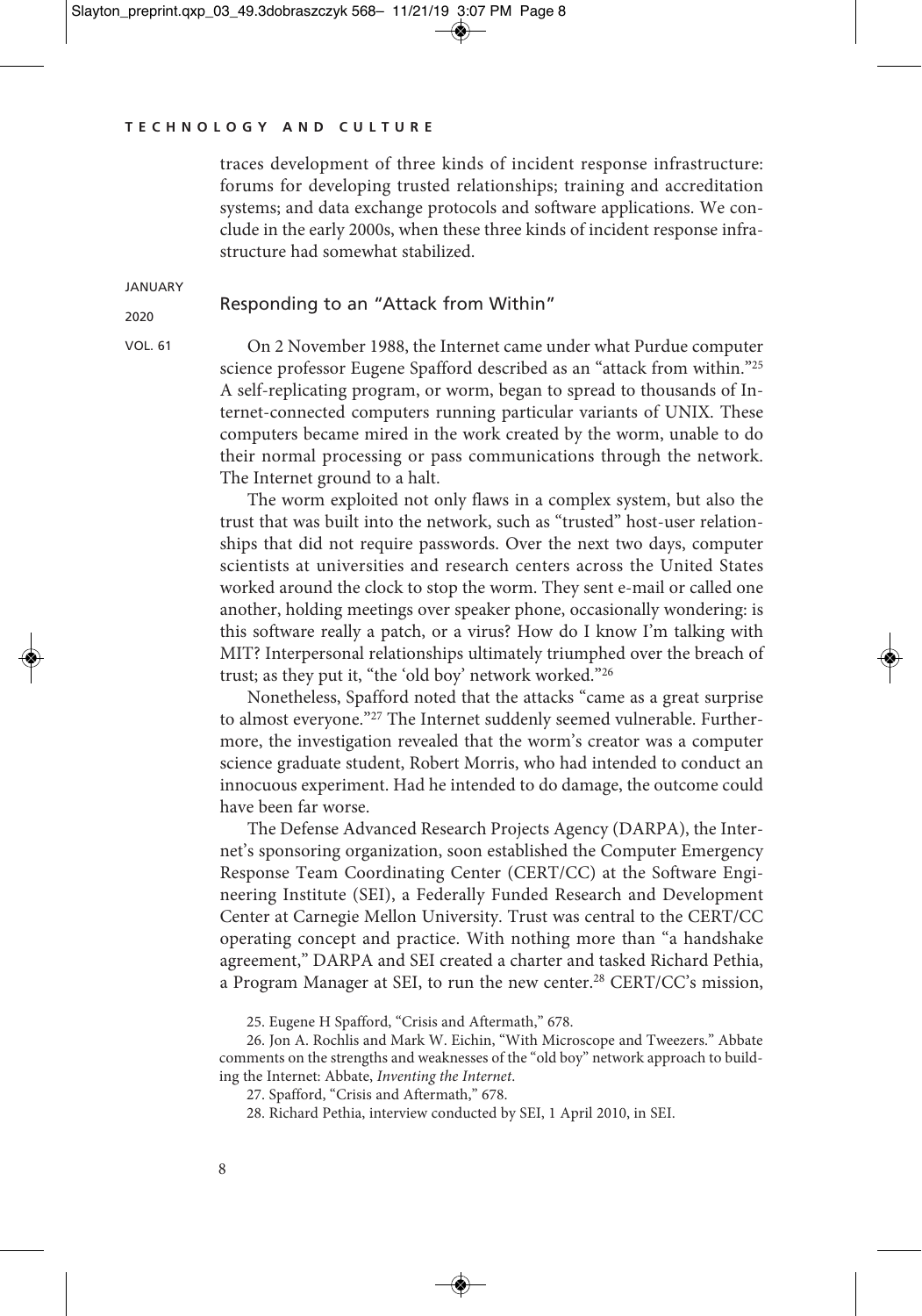first and foremost, was to provide "a reliable, trusted, 24 hour, single point of contact for computer emergencies."29 This was followed by goals such as raising security awareness and helping vendors remediate vulnerabilities. The Defense Department sent a press release announcing CERT/CC on 6 December 1988, and CERT/CC got its first call that night. By the end of the first week Pethia managed to find four people at SEI to work part-time on the project. 30

While CERT/CC staff monitored phones and e-mails 24 hours a day, working on shifts, much of the technical analysis was conducted by SEI staff or other experts who kept more regular hours. Because most of the people tasked to run the center were not part of the "old boy" network that stopped Morris, their work depended not on interpersonal trust, but rather trust in the new institution of CERT/CC. Some of the original CERT/CC staff had no experience with computer security when they started. For example, Mark Zajicek earned a bachelor's degree in electrical engineering and bioengineering from Carnegie Mellon in 1982, and five years later went to work at SEI. Zajicek happened to be working for Pethia when CERT/CC was commissioned, so part of his job became answering phones, taking down information, and handing it off to people at SEI with the appropriate technical knowledge. After Pethia's administrative assistant, Georgia Killcrece, caught wind of this system, she said "hell, I can do that" and joined the understaffed team. <sup>31</sup> She eventually became a leader in helping other teams get started.

Pethia and others worked to bring more computer security expertise to CERT/CC. For example, Ken van Wyk, a graduate student in computer science who was working at Lehigh University's computing center, had experience with hackers and viruses and had started a mailing list on computer viruses in April 1988. <sup>32</sup> Spafford, an active member of that list, helped to recruit van Wyk to CERT/CC. Van Wyk began working at CERT/CC in June 1989; four years later he went to the Defense Department to help start an incident response capability there, ASSIST.<sup>33</sup>

Since the Internet was just one kind of network—others relied on distinctive protocols and operating systems—CERT/CC's charter envisioned working with other yet-to-be created incident response teams, each serving a distinctive network. CERT/CC, with the help of the National Institutes for Standards and Technology (NIST), encouraged these developments by holding a series of invitational workshops on incident response beginning in July and August of 1989. Seventy-nine people registered for the first workshop, representing established corporations (such as IBM and AT&T),

<sup>29.</sup> Richard D. Pethia, "CERT/Vendor Relations," 1.

<sup>30.</sup> Richard Pethia, interview conducted by SEI, 1 April 2010, in SEI.

<sup>31.</sup> Georgia Killcrece, interview conducted by SEI, 17 May 2011, in SEI.

<sup>32.</sup> David Ferbrache, *A Pathology of Computer Viruses*, 15.

<sup>33.</sup> Kenneth van Wyk, interview by Slayton, Alexandria, VA, 20 February 2018.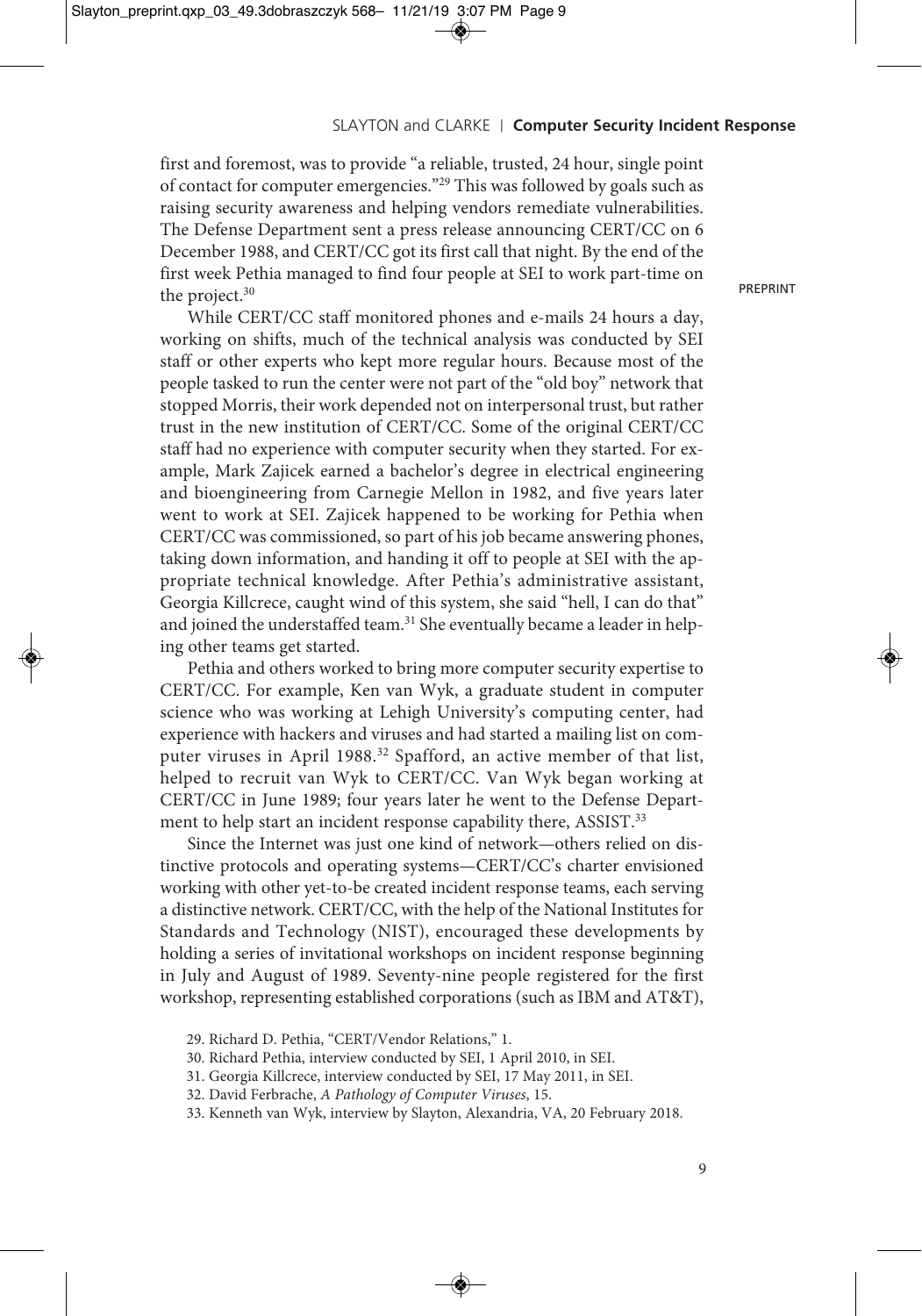start-up security firms such as Trusted Information Systems, military, intelligence, and law enforcement agencies, and research organizations. U.S. government agencies were quick to establish their own capabilities, including the Department of Energy, NASA, and military organizations. 34

## ESTABLISHING A TRUSTED INTERNATIONAL FORUM: FIRST

2020

VOL. 61

JANUARY

Incident responders recognized the need for international cooperation from the very beginning. <sup>35</sup> But actually building an international network while maintaining trust was difficult. International participation was weak at the early incident response workshops. Some Canadian government officials were present from the beginning, but international participation only expanded to include France in 1990, and then also a UK representative in 1991.

The need for better coordination was underscored just a few months after the first workshop, when Worms Against Nuclear Killers (WANK) infected DECnet computers around the world. Computer scientists at different sites began to analyze the worm independently, making small errors which obscured the fact that they were dealing with the same worm. Incident responders later noted that if there had been a way to share information "among trusted individuals" they could have responded more quickly.<sup>36</sup>

In 1990, CERT/CC and ten other incident response teams responded by establishing a "CERT System" to improve coordination, but it was initially dominated by U.S. government agencies. <sup>37</sup> Many incident responders envisioned multiple CERT systems operating on a national or regional basis. <sup>38</sup> The "CERT-System" seemed to imply something centered on the U.S.-based CERT/CC, so in 1992, the "CERT System" became the Forum of Incident Response and Security Teams (FIRST). <sup>39</sup> Nonetheless, by the time NIST announced FIRST in March 1993, only five of twenty-one participating teams were non-American, and those were all European (the UK, France, Netherlands, Denmark, and Germany).<sup>40</sup>

34. Proceedings of the first three workshops are held in the SEI Archive. The early state of the field is summarized in: Ferbrache, *A Pathology of Computer Viruses*, 15.

35. Richard D. Pethia and Kenneth R. van Wyk, "Computer Emergency Response"; Clifford Stoll, *Cuckoo's Egg*.

36. Thomas A. Longstaff and Eugene E. Schultz, "Beyond Preliminary Analysis."

37. Nine of the first eleven members were U.S. governmental agencies; the other two were CERT/CC, and the French contingent of the international Space Physics Analysis Network (SPAN). Georgia Killcrece et al., "State of the Practice," 21.

38. Ronald Hysert, "Developing the Incident Response Network"; C.C. Harvey, "Response Teams in Europe."

39. Kenneth van Wyk, interview by Slayton, Alexandria, VA, 20 February 2018.

40. NIST, Press release "Response Group Formed to Handle International Computer and Network Security Problems," 19 March 1993, archived at https://web.archive. org/web/19971108090912/http://www.first.org:80/docs/presspkg.txt.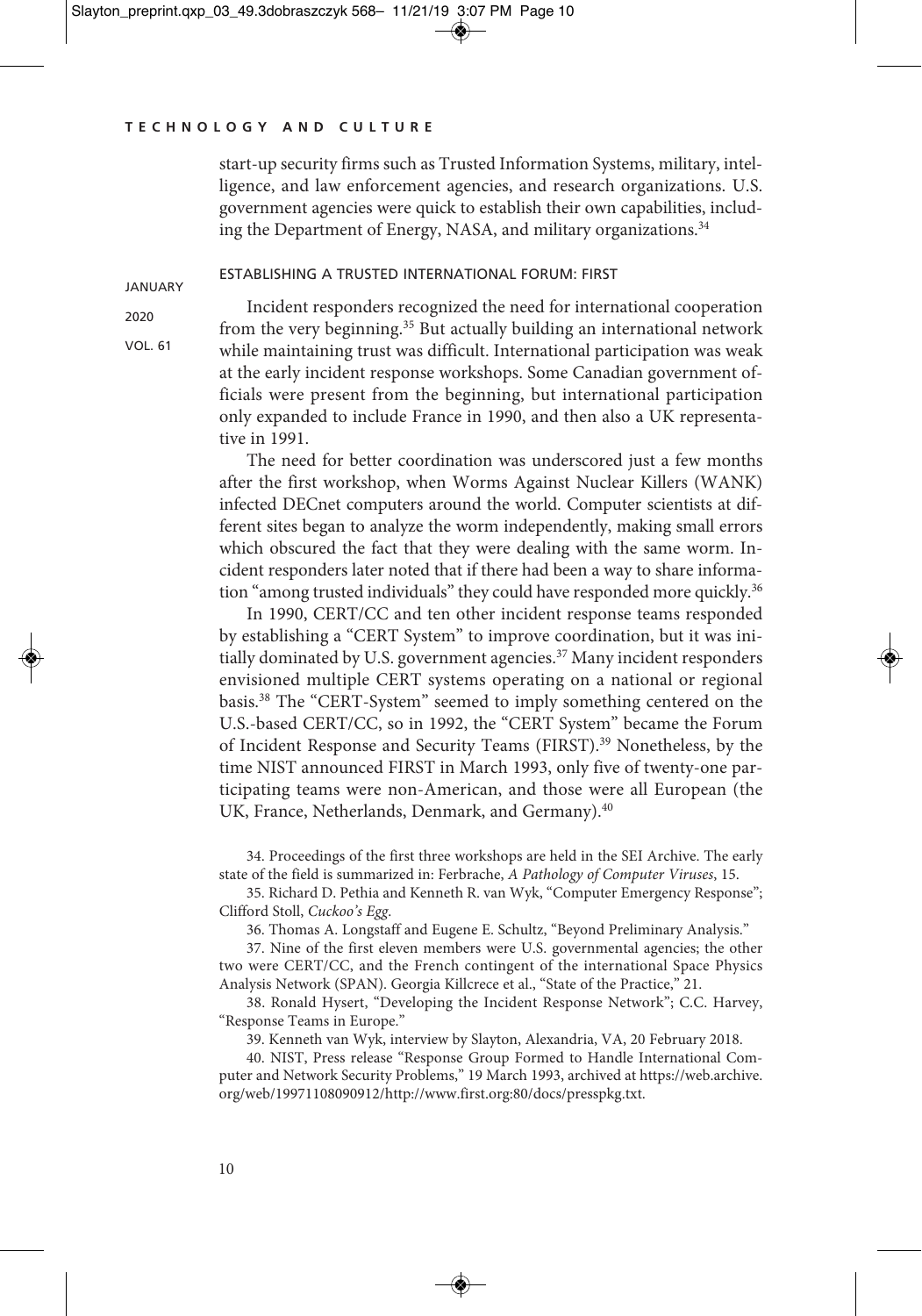Recognizing that existing members of FIRST could not necessarily establish a basis for interpersonal trust with new members, FIRST institutionalized a process for joining: prospective members would be nominated by an existing FIRST member, and the membership approved by twothirds or more of the FIRST steering committee. Prospective members were required to provide information about their constituency, points of contact, and their operational policies and capabilities, such as mechanisms for secure communications. <sup>41</sup> This was the first step towards an infrastructure for accrediting new incident responders—although as we discuss further below, some non-U.S. members ultimately felt it was insufficient to meet their needs.

Several staff members of CERT/CC proactively helped CSIRTs get established around the world. For example, Barbara Fraser, who earned a master's degree in computer science in 1986 and then spent a couple of years designing and testing software in the defense sector, was recruited to SEI in 1989 and joined CERT/CC in 1991, where she became a manager of the Security Improvement Group. Because Fraser was also active in security development with the Internet Engineering Task Force (IETF), which was rapidly internationalizing in the 1990s, she was well-placed to serve as an ambassador for CERT/CC. Moira West-Brown earned a degree in computational science and worked for several years in software engineering at the University of York in England, before becoming a manager of the CERT/CC incident response team in 1991. By the mid-1990s, West-Brown was the leader of a group dedicated to developing CSIRTs. As these examples suggest, women played a leading role in early CSIRT development, just as they played an important role in other newly-emerging areas of computer work, such as programming in the 1940s and 1950s, and computer security more broadly starting in the late 1970s. 42

CERT/CC had a very pragmatic reason to help teams get started in other countries: hackers around the world were launching attacks on U.S. networks. For example, NORDUnet CERT, a team serving the Danish national research and education network, was formed in the summer of 1991 after two hackers in Denmark attempted to access NASA computers. NASA contacted both CERT/CC and the computing center responsible for operating the network, informing them of the attempted breach. With the

41. "Forum of Incident Response and Security Teams (FIRST) Operational Framework," FIRST, 11 September 1992, https://web.archive.org/web/19990203012619/http:/ www.first.org:80/about/op\_frame.11Sep92.html#SEC9.

42. For biographical details, see Fraser's profile in Internet Society, "2000 Board Election"; biographical notes in Katherine Fithen and Barbara Fraser, "CERT Incident Response and the Internet"; Cutter Consortium, "Moira West Brown." For discussion of women's roles in programming and computer security see Jennifer S. Light, "When Computers Were Women"; Janet Abbate, *Recoding Gender*; Marie Hicks, *Programmed Inequality*; Jeffery R. Yost, "March of IDES."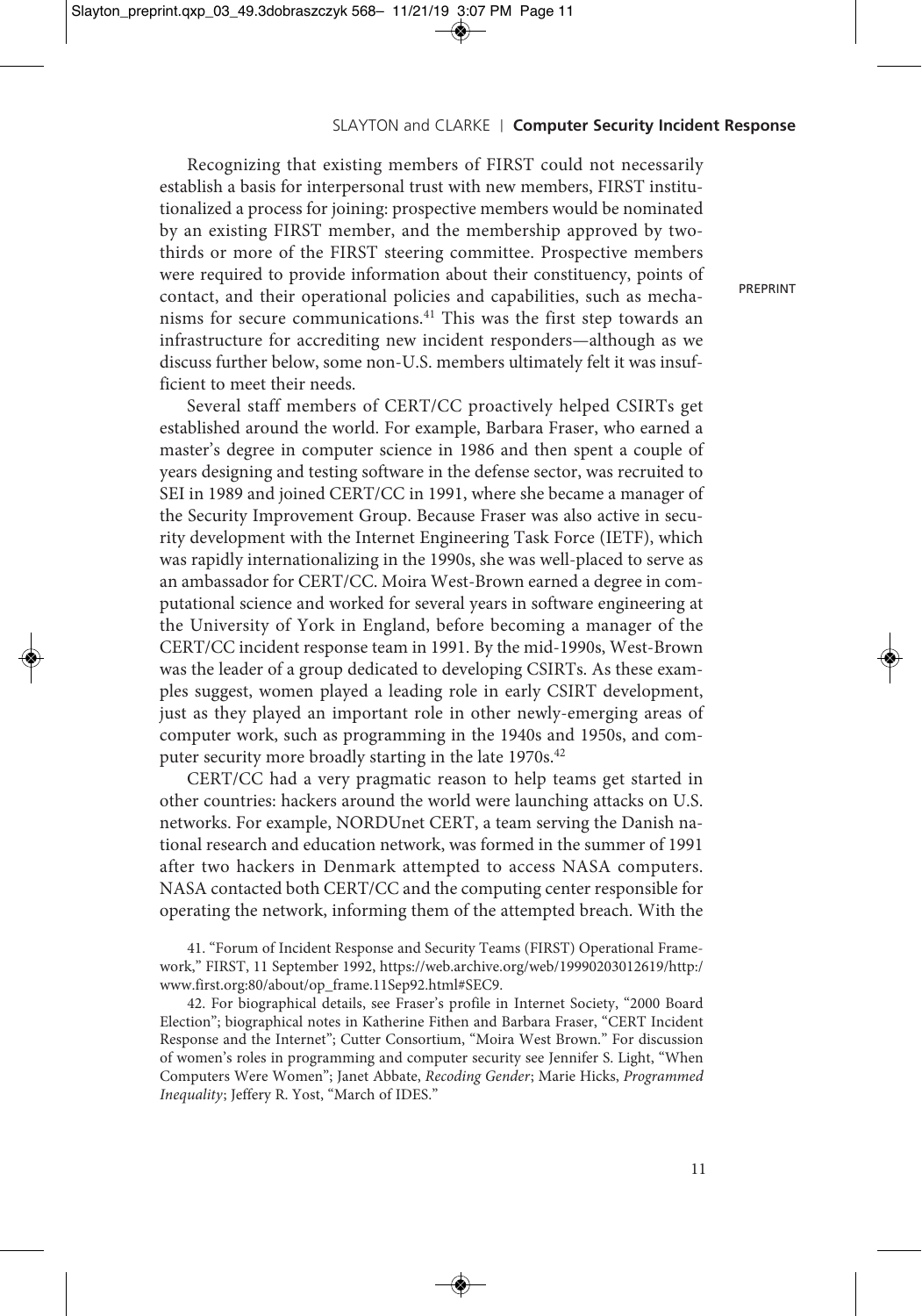**JANUARY** 2020 VOL. 61

help of CERT/CC and Danish police, the computing center was able to identify and apprehend the hackers. By the time FIRST was announced in 1993, NORDUnet was a member. 43

A similar situation spurred Australian universities to develop incident response capabilities. As early as 1988, the FBI had contacted Australian law enforcement about hackers targeting U.S. networks, and the 1989 WANK attacks were suspected to have originated in Australia. <sup>44</sup> In 1992, hackers targeted both U.S. and European government sites from computers at three Australian universities. Because Australia's network connection was subsidized by NASA, a failure to stop these attacks might have meant the loss of significant research funding. Computer personnel at the three universities succeeded in stopping the hackers through close collaboration. In the process, they concluded that they needed to form an incident response team. Their application for funding from the Australian government was rejected in late 1992, but they decided that a CSIRT was essential, so they decided to start one anyway, on a shoestring budget. What soon became AusCERT, an incident response team for all of Australia, began operations in March 1993. Danny Smith, a founding member of AusCERT, credited Fraser, West-Brown ("a heroine in the security field") and others at CERT/CC for offering "an enormous amount of assistance."45

West-Brown and Fraser also developed close relationships with European teams, which began to form rapidly after 1992, when Réseaux Associés pour la Recherche en Europe (RARE), the umbrella organization for European research and education networks, recommended that each network form a CSIRT. <sup>46</sup> Don Stikvoort, who had earned a doctoral degree in physics before helping develop the Dutch academic network, helped establish CERT NL in 1992, largely independently of RARE's recommendations. The following year, Klaus-Peter Kossakowski, who had recently finished his master's degree in computer security at the University of Hamburg, helped establish DFN-CERT, Germany's academic network. Stikvoort and Kossakowski met each other, as well as Fraser of CERT/CC and Smith of AusCERT, at the July 1993 IETF meeting in Amsterdam. These relationships deepened one month later, at the FIRST meeting in St. Louis. Fraser soon "vouched for" DFN-CERT, helping it become a

45. Danny Smith, "Forming an Incident Response Team."

46. Klaus-Peter Kossakowski, "DFN-CERT"; European Network and Information Security Agency, "CERT Cooperation."

<sup>43.</sup> Jorgen Bo Madsen, "Greatest Cracker-Case in Denmark." Members listed at the founding of FIRST can be found here: NIST, Press release "Response Group Formed To Handle International Computer And Network Security Problems," 19 March 1993, archived at a state of the state of the state of the state of the state of the state of the state of the state of the state of the state of the state of the state of the state of the state of the state of the state of the

https://web.archive.org/web/19971108090912/http://www.first.org:80/docs/presspkg.tx t.

<sup>44.</sup> Frank Smith and Graham Ingram, "Cyber Security in Australia," 644.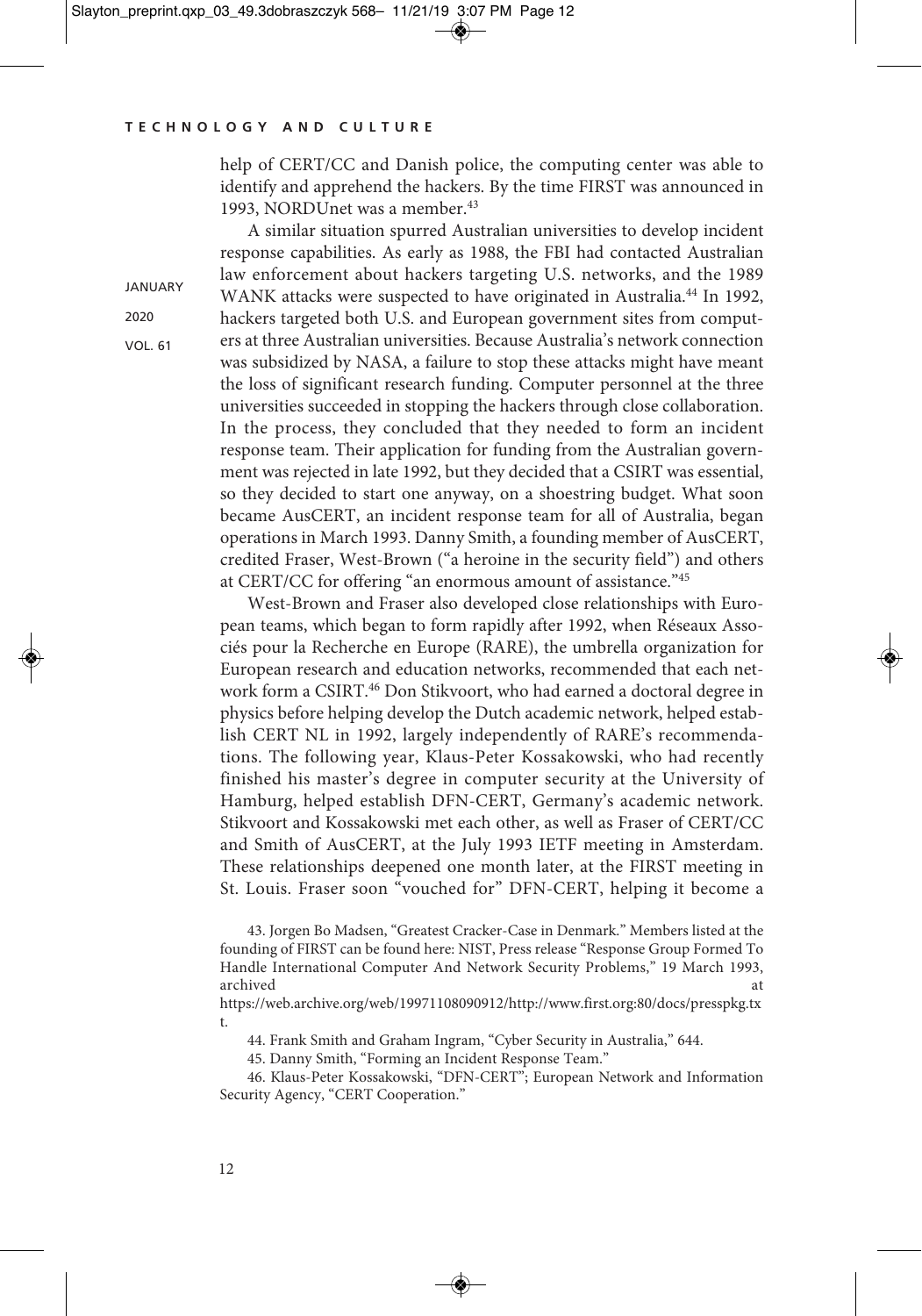FIRST member. <sup>47</sup> Stikvoort recalls that West-Brown became "a good personal friend" and that CERT/CC was "extremely helpful."48 Conversely, Kossakowski and Stikvoort helped Fraser and West-Brown develop training materials and best practices and give them a more international reach, as discussed further below. The European community grew quickly, and in 1995, FIRST held its annual meeting in Karlsruhe, Germany—the first such meeting outside of the United States.

PREPRINT

Asian incident response teams faced greater challenges to building relationships with FIRST, which didn't hold an annual meeting in the Eastern hemisphere until it met in Australia in 1999, and then not again until the 2005 meeting in Singapore. However, incident responders in Asia, including Japan, Korea, and Singapore, watched developments in the West closely, and were very proactive about networking.

Japan's CERT Coordination Center (JPCERT/CC) began in 1992 as a security working group within Japan's Engineering and Planning Group on the Internet Protocol (JEPG/IP). In 1996, many of the leaders in the working group helped to establish JPCERT/CC as a non-profit organization that was recognized and funded by the Ministry of International Trade and Industry. <sup>49</sup> While JPCERT/CC grew out of the research community, Korea's first CERT was more of a top-down initiative. The Korea Information Security Agency was established in 1996, as part of a new "Framework Act on Informatization Promotion" that aimed to encourage Internet-based economic growth. The new agency included CERTCC-KR, which aimed to serve all Korean Internet sites. Like JPCERT/CC, the Korean team was explicitly modelled on the U.S. CERT/CC.<sup>50</sup>

Both the Japanese and Korean teams were very active in international forums such as IETF and FIRST. For example, Chaeho Lim, a founding member of CERTCC-KR, presented information about the group at the 1996 FIRST Annual meeting in Santa Clara, California. <sup>51</sup> But since FIRST annual meetings occurred only once a year, relationships were more likely to form at technical colloquia convened by members throughout the year. Such meetings were open to all members, but typically attended by those for whom it was most convenient, i.e. those who were nearby.

Van Wyk recalls organizing the first such meeting while he was work-

47. Klaus-Peter Kossakowski, phone interview by Slayton, 2 February 2018.

48. Don Stikvoort, phone interview by Slayton, 27 April 2018.

49. Yurie Ito, Greg Rattray, and Sean Shank, "Japan's Cyber Security History." See also JPCERT, "About JPCERT."

50."Korea Information Security Agency," KISA, 8 March 2000, https://web.archive. org/web/20000308100715/http:/www.kisa.or.kr:80/index\_e.html; "What is CERTCC-KR," KISA, 1 May 1999, https://web.archive.org/web/19990501134123/http://certcc.or. kr:80/certcc/ecertcc.html; Thi Luc Hoa Pham, ICT Development Strategies, 47-48; Korea Focus, "Korea's 'Informatization' Strategy."

51. FIRST, "Sessions and Workshops."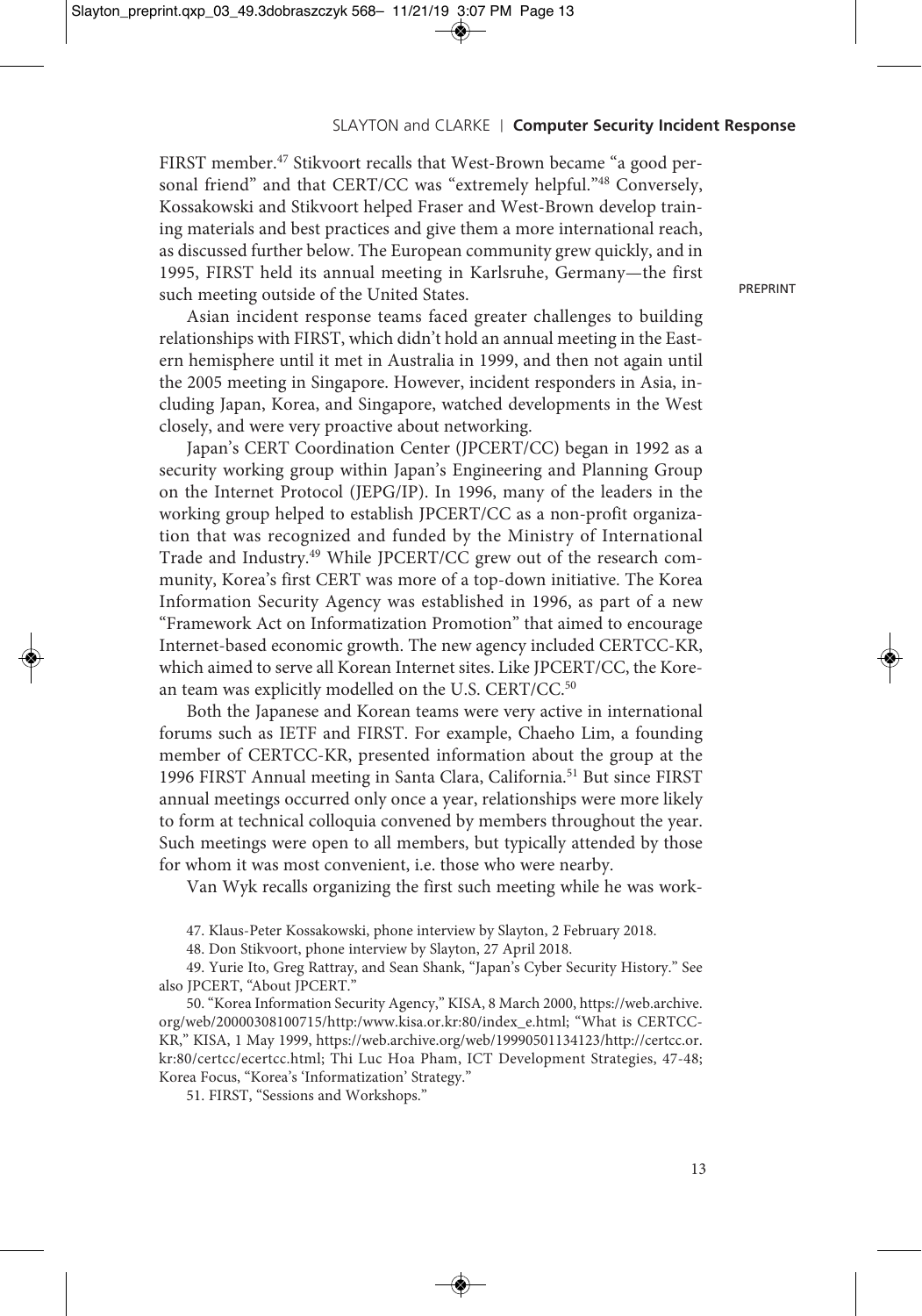ing for the Defense Department's ASSIST. He explained that "because these were closed to the general public, it was talking a little bit more openly than you might at an annual conference that's open to the public." These meetings were particularly important for developing trust: "…Invariably at these technical colloquia, there will be an evening social, and we'll all go out to a local restaurant or something. …trust among the people slowly gets built up…"52 Although technical colloquia often included international participation, they were dominated by local attendees.

VOL. 61

**JANUARY** 2020

## THE PROBLEM OF TRUST

Despite some internationalization, the majority of FIRST members were from the United States in the mid-1990s. By September 1996, FIRST had grown to 59 members, but 42 were from the United States. An additional 13 members (22%) came from Europe, two from Australia, one from Israel, and one from Mexico. Korea and Japan only became members of FIRST in 1998. South American teams didn't join FIRST until 2002, and African teams did not join until 2010. 53

More dramatic was the growth of commercial organizations involved in incident response. By September 1996, 39% of FIRST members (23 of 59) were commercial, compared with only 27% in civilian government and 25% in the education and research sphere (an additional 8.5% were military). This made the commercial sector the single largest represented sector, a significant change from the origins of FIRST as primarily a government, research, and education network.

These were among the changes addressed by the Task Force on the Future of FIRST, which was initiated at the July 1996 FIRST Annual meeting in Santa Clara, California. The Task Force consisted of eleven members, including seven members from the United States, three from Europe—including Kossakowski and Stikvoort—and one from Mexico CERT. They anticipated that a growing "number and variety of societal activities will make use of and depend on" information networks, particularly commercial activities on the Internet. However, they also anticipated that vulnerabilities would remain, and that individuals and organizations with "little or no understanding" of security would create an "ever increasing number of potential 'victims' and easy 'targets.'" This in turn would increase demand for security services, only some of which would be provided by "traditional" incident response teams (i.e. those "sponsored by governmental or academic organizations"). The rest of the demand would be satisfied by a "growing number of for-profit companies (and consultants)

52. Kenneth van Wyk, interview by Slayton, Alexandria, VA, 20 February 2018.

53. To gather this data, we used the Internet archive to list and create a database of the FIRST members participating in each year's annual conference, starting in 1996, when the archive began.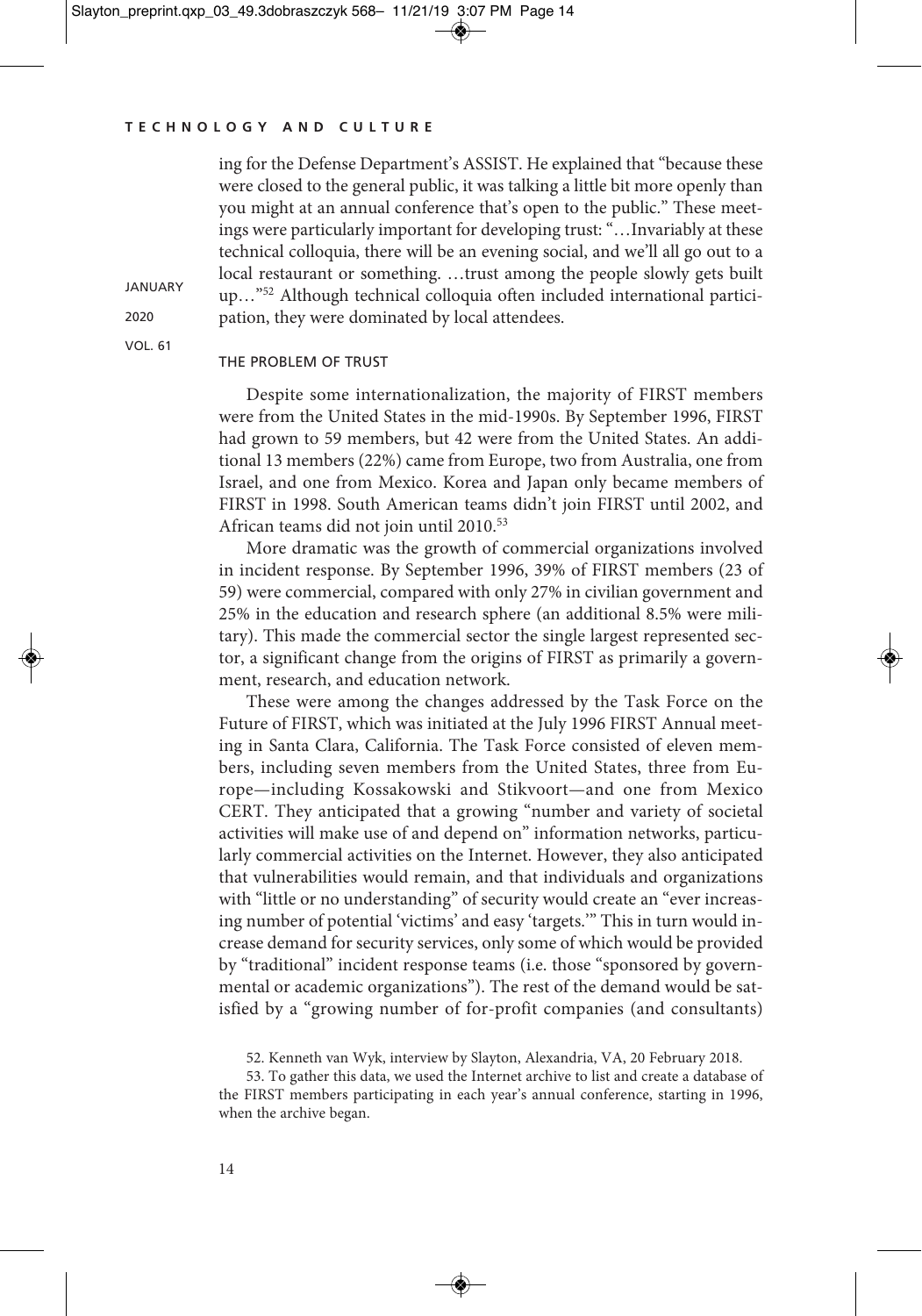providing commercial, fee-for service incident response services (often bundled into a more comprehensive set of security services)."54

The Task Force argued that the need for cooperation was "the single most important external support need for each and every" incident response team, because computer security incidents almost always involved the constituents of multiple teams, and "sometimes teams scattered widely around the world." However, they anticipated that commercial teams might struggle to cooperate because of competition or strict confidentiality agreements with paying customers.

Concerns about the commercialization of incident response seem to have dissipated over time. In fact, many of the early leaders in incident response eventually left academic or government networks for private sector incident response. For example, in 1998, Stikvoort left the Dutch academic CSIRT SURFnet to start a consulting company, Stelvio. Around the same time, Kossakowski left the German academic CSIRT for a private company, and in 2000 founded a startup, PRESECURE. As discussed further below, both Stikvoort's and Kossakowski's companies played an important role in developing incident response infrastructure in Europe. Ken van Wyk, one of the first members of CERT/CC, eventually went to the private sector, and started his own consultancy in 2003. Such careers were not uncommon, and this fluidity of academic, government, and commercial incident response activities helped the field grow.<sup>55</sup>

The field's growth was nonetheless a source of anxiety. In 1997, the task force noted that whereas "FIRST started as a small group of incident response teams, which developed a very 'trusted' relationship among themselves," they now envisioned "a relatively open organization" for which "maintaining 'trust'…will be a major challenge."56

## MINDING THE TRUST GAP: FROM STANDARDS TO INFRASTRUCTURE

Some leaders in FIRST, including Fraser, Kossakowski, and Stikvoort, sought to mitigate the problem of trust by developing standards of behavior through IETF. At the July 1994 IETF meeting in Toronto, forty-one individuals met for a "Birds of a Feather" (BOF) session on "Guidelines and Recommendations for Incident Processing" (GRIP). By April 1995, the group had become an official working group chaired by Fraser, Kossakow-

54. "A Progress Report on the Findings of the Future of FIRST Task Force," Future of FIRST Task Force, April 1997, http://web.archive.org/web/20040817002354/http:// www.first.org:80/docs/tf97/REPORT.txt.

55. Klaus-Peter Kossakowski, phone interview by Slayton, 2 February 2018; Kenneth van Wyk, interview by Slayton, Alexandria, VA, 20 February 2018; Don Stikvoort, phone interview by Slayton, 27 April 2018.

56. "A Progress Report on the Findings of the Future of FIRST Task Force," Future of FIRST Task Force, April 1997, http://web.archive.org/web/20040817002354/http:// www.first.org:80/docs/tf97/REPORT.txt.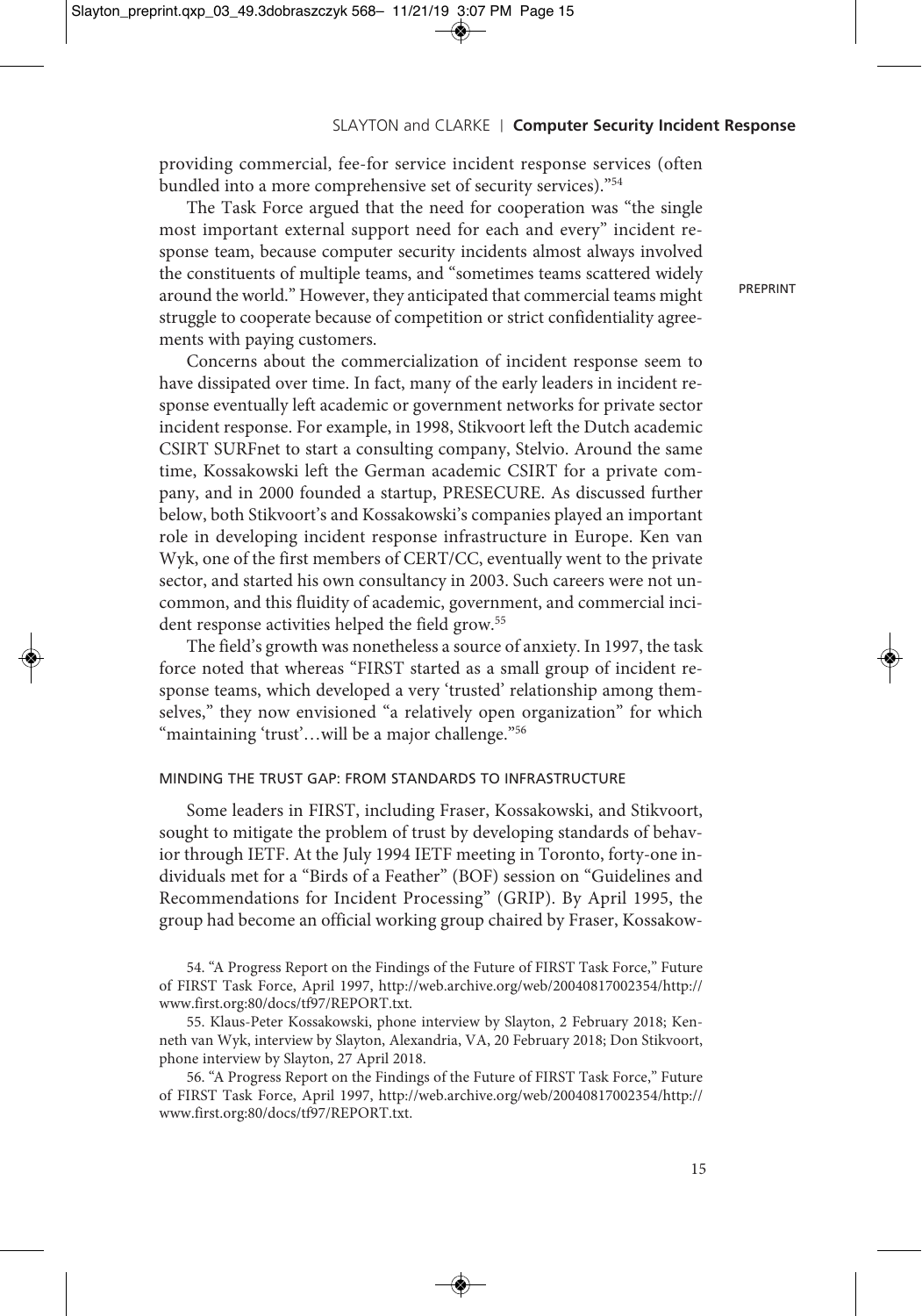ski, and Louis Mamakos of UUNET (which was then one of the fastest growing commercial Internet providers in the United States). Although GRIP was dominated by Americans and Europeans, it also consistently included active participation from New Zealand, Australia, and Japan. 57

**JANUARY** 2020

VOL. 61

In June 1998, the GRIP working group released Request for Comments (RFC) 2350, "Expectations for Computer Security Incident Response," which established standards for communicating information to constituents and other CSIRTs. <sup>58</sup> For example, it emphasized the importance of establishing a method for secure communications, publicly defining a CSIRT's constituency, affiliation and authority for operating, and policies on what types of incidents were handled. The RFC also recommended that CSIRTs establish a webpage to make their presence and their policies publicly known.

At the same time that Stikvoort and Kossakowski were working with GRIP, they were also working with West-Brown on a "Handbook for Computer Security Incident Response Teams (CSIRTs)," which was published in December 1998 under the auspices of CERT/CC. The handbook cited RFC 2350, but also added other important guidelines, such as a list of services commonly provided by CSIRTs, and guidelines for training staff. It helped establish a de facto international standard for incident response.

However, standards did not resolve the problems of trust and coordination. It was one thing to agree upon how a CSIRT *should* behave, and quite another to be confident that a CSIRT *would* behave appropriately. This latter goal required the embodiment of standards in an infrastructure—including accreditation schemes and technologies for secure communications—as well as trust in the maintainers of that infrastructure.

These were among the concerns that animated a draft report by West-Brown and Kossakowski, "International Infrastructure for Global Security Incident Response," which they presented at the FIRST annual meeting in Brisbane, Australia in June 1999. They cited the response to the Melissa virus, which struck the Internet on 26 March 1999, as evidence of both the need for improved coordination, and the promise of a "global" infrastructure. Melissa spread worldwide faster than any previous virus. It demonstrated a nascent infrastructure, albeit one largely centered on the U.S. CERT/CC, which received calls from around the world—including the Netherlands, Sweden, Singapore, the UK, Qatar, New Zealand, and Canada. Many CSIRTs posted the CERT/CC advisory on Melissa. However, Kossakowski recalls that "most of the global map was blank."59

57. The proceedings of IETF meetings are available online at https://www.ietf.org/ how/meetings/proceedings/. Working group meeting minutes often list attendees, though this was discontinued in later GRIP meetings.

58. Nevil Brownlee, "RFC 2530."

59. Klaus-Peter Kossakowski, e-mail to Slayton, 19 June 2018. CERT/CC described its interactions with teams around the world in: The Melissa Virus. Japan republished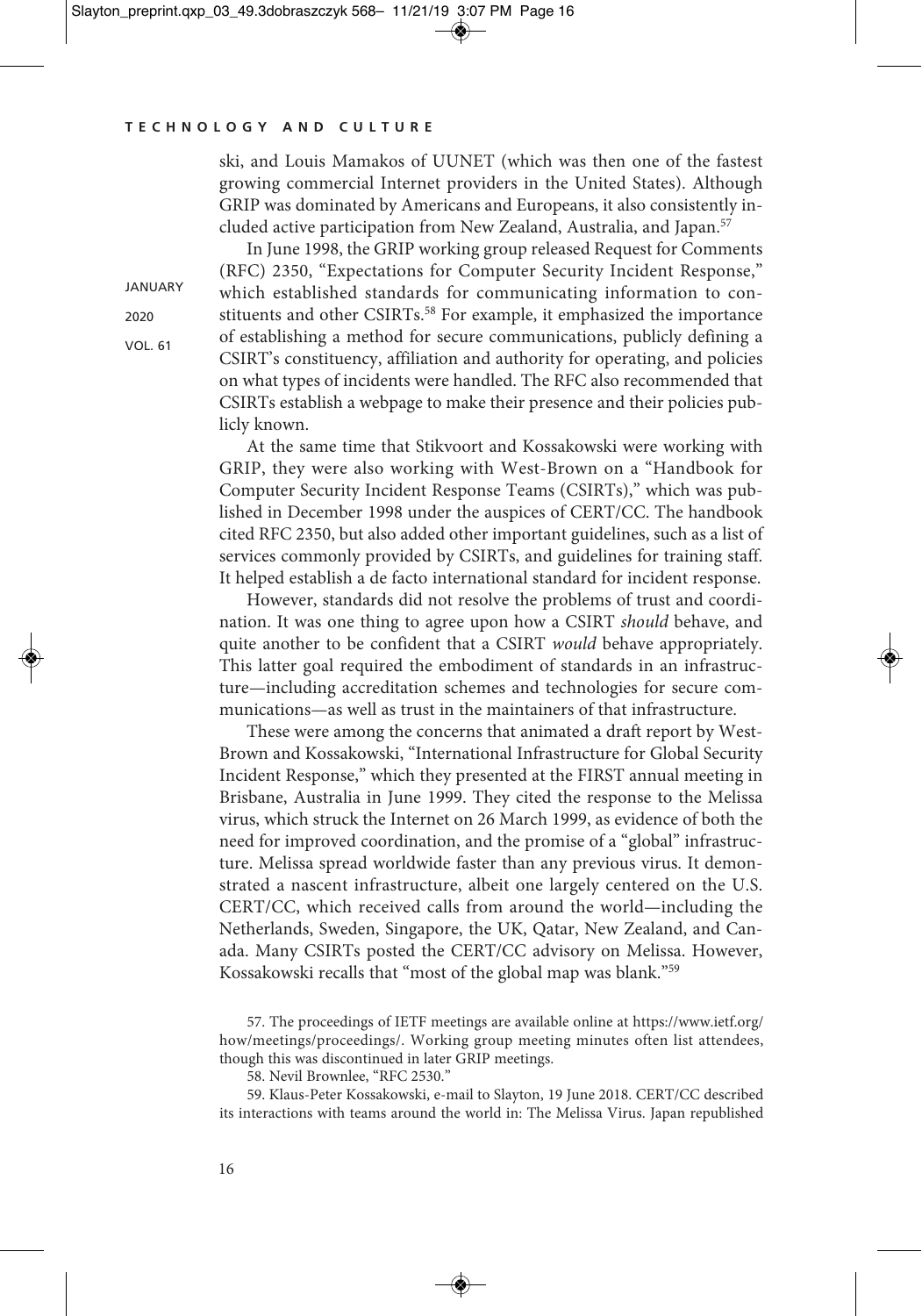FIRST asked members about the impact of Melissa, but "it took almost four days from the initial activity report to solicit and receive status reports and generate the global activity summary." Nonetheless, this work showed "how a global perspective can be obtained, along with the need for better mechanisms and funding to support these efforts." As West-Brown and Kossakowski acknowledged, a "global" infrastructure could not be implemented by a single organization, because it was "unlikely that any one organization (of any form) could be established that could gain the global recognition and trust of every nation in the world." Rather than a "monolithic" organization, they called for "the global coordination of response activities ranging in scale."60

Over the next several years, incident responders worked to develop several elements of infrastructure that were identified in the report, including forums for establishing standards, training regimens, and technological capabilities for operational incident response and analysis. However, as the following sections demonstrate, infrastructure development was driven by relatively local interpersonal trust networks, and shaped by regionally-specific institutions and needs, all of which contributed to several overlapping but distinct infrastructures.

## Towards Regional Forums

#### DEVELOPING A TRUSTED EUROPEAN FORUM FOR INCIDENT RESPONSE

Although European incident responders were greatly encouraged and assisted by CERT/CC, the coordination provided from Pittsburgh was inadequate, partly because of substantial time zone differences. Western European incident responders began working on regional cooperation in the early 1990s; participation expanded to Central and Eastern Europe as the former Soviet satellite states gained independence and worked towards integration with the West. CERT-NL hosted the first meeting of European CSIRTs in 1993; fourteen individuals from ten teams attended. Sixteen teams met in Hamburg in 1994, and thirty-three European teams met in conjunction with the 1995 FIRST meeting in Karlsruhe, Germany. 61

the CERT/CC advisory in Japanese:"CERT Advisories," JPCERT, 28 April 1999, https:// web.archive.org/web/19990428122259/http:/www.jpcert.or.jp:80/ESA/index.html; AUS-CERT published the Melissa advisory by CERT/CC: "Australian Computer Emergency Response Team," AUS-CERT, 18 April 1999, https://web.archive.org/web/ 19990418042505/http://www.auscert.org.au:80/. The Netherlands republished the Department of Energy's advisory on Melissa. DFN-CERT did not post an advisory on its website but distributed the CERT/CC advisory through its mailing list.

<sup>60.</sup> West-Brown and Kossakowski, "International Infrastructure," 5, 18, 48.

<sup>61.</sup> On time zone problems see Joao Nuno Ferreira et al., "CERTs in Europe," 1949. For discussion of Eastern European networking, see Howard Davies and Beatrice Bressan, *History of International Research Networking*, 96. Meetings are described in European Network and Information Security Agency, "CERT Cooperation," 23. Also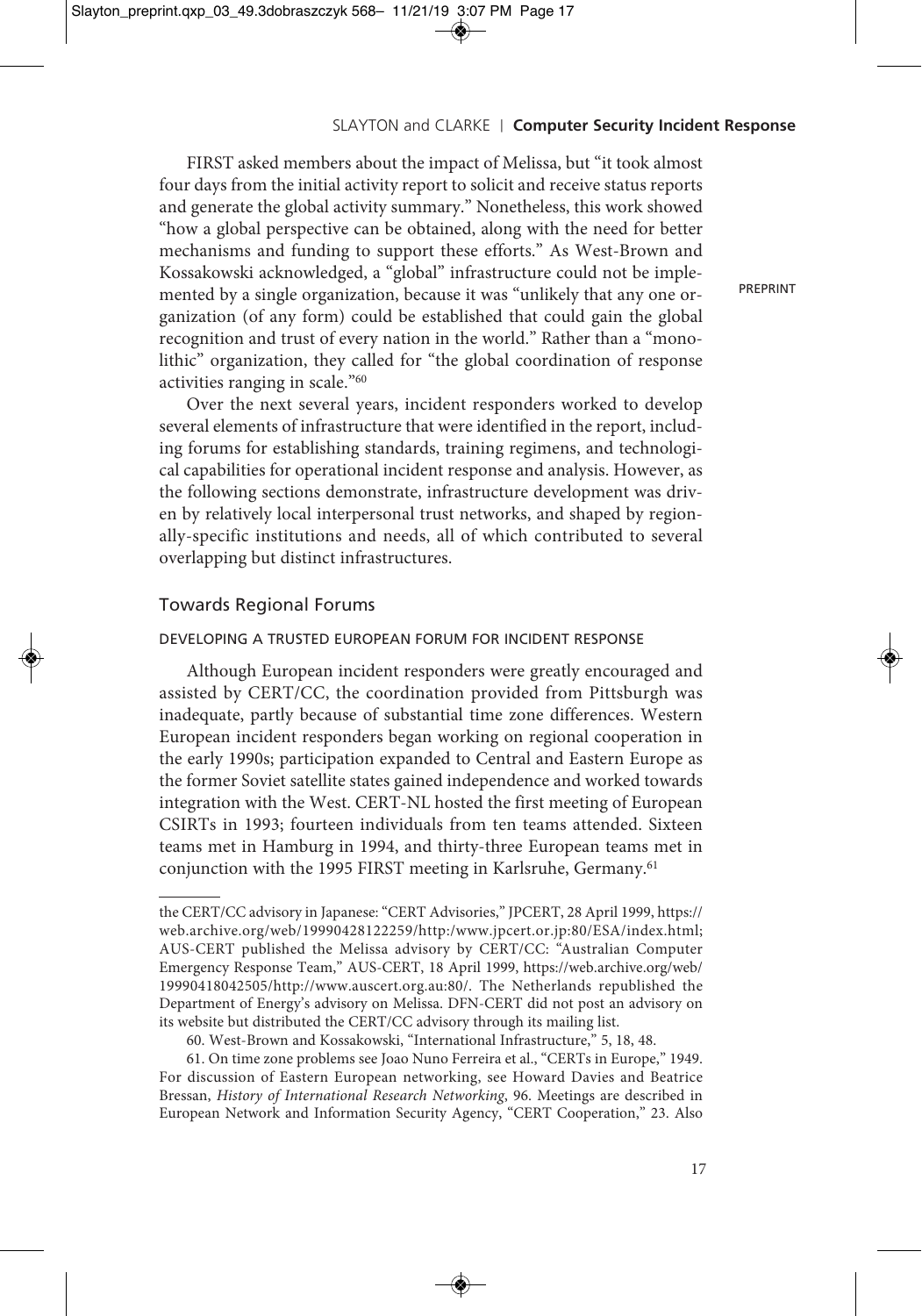In 1995, representatives of seven European response teams formed a Task Force which was supported by TERENA, the successor to the European research and education networking organization RARE. The Task Force included Stikvoort and Kossakowski, as well as leaders in Eastern European teams, such as Damir Rajnovic from Croatia's research and education CERT. They recommended creating a "basic incident response" service, which would maintain contact information for teams, channel information to appropriate teams when incidents crossed international borders, and construct "the bigger picture to improve quality of service."62

The resulting pilot project was EuroCERT, funded by TERENA from 1997–1999, and run by the British research and education network and its incident response team. Rajnovic left Croatia's CSIRT and became the principal operator of EuroCERT. However, EuroCERT faced some resistance from teams that felt that it was too "top-down," and competed with their work. Teams also did not agree on exactly what EuroCERT should do; for some, EuroCERT was simply a message coordinator, while others expected more active incident response work. On September 15, 1999, with the funding for the pilot project soon expiring, Rajnovic accepted a position with Cisco's Product Security and Incident Response Team, and Euro-CERT shut down. 63

About a week later, representatives from several teams met in Amsterdam to discuss next steps. Though many had positive experiences with the EuroCERT pilot, they felt that "the needs of the various networks in Europe and their CERTs are so different" that they should not establish a permanent incident response coordination center. Nonetheless, they formed a "CERT Coordination group" to discuss other ways of working together. They recognized that the growing numbers of incident response teams could create challenges for maintaining interpersonal trust, and thus for maintaining coordination. Accordingly, they agreed on the need for some kind of credentialing system "to develop a trusted relationship between new CERTs and the established CERT network."64

Kossakowski and Stikvoort soon drafted a report describing such a system. They used RFC 2350 along with the CERT/CC guidelines for CSIRTs to outline "objective criteria" by which teams could achieve different levels

**JANUARY** 2020

VOL. 61

Gorazd Bozic, phone interview by Clarke, 7 May 2018; Damir Rajnovic, phone interview by Clarke, 17 May 2018.

<sup>62.</sup> Ferreira et al., "CERTs in Europe," 1950.

<sup>63.</sup> Killcrece et al., "State of the Practice," 25. Gorazd Bozic, phone interview by Clarke, 7 May 2018; Andrew Cormack, phone interview by Clarke, 6 April 2018; Damir Rajnovic, phone interview by Clarke, 1 May 2018; "Minutes of the Meeting to Discuss Future Collaborative Activities Between CERTs in Europe," TERENA, Amsterdam, 24 September 1999, https://www.terena.org/activities/tf-csirt/pre-meeting1/minutes.pdf.

<sup>64.</sup> "Minutes of the Meeting to Discuss Future Collaborative Activities Between CERTs in Europe," TERENA, Amsterdam, 24 September 1999, https://www.terena. org/activities/tf-csirt/pre-meeting1/minutes.pdf.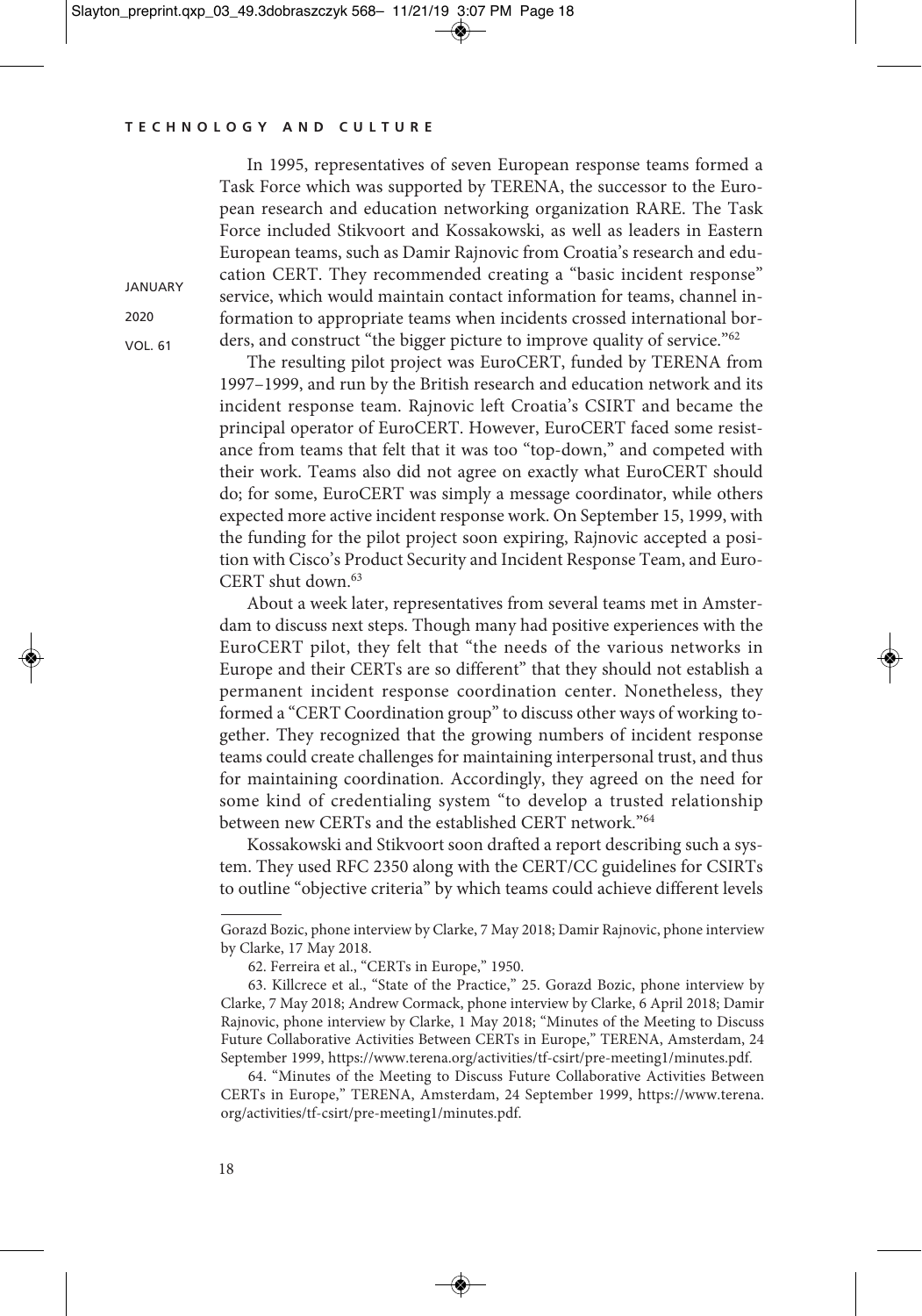of trust. At the lowest level, teams would simply be "listed" (i.e. acknowledged as legitimate teams). Teams could also be "accredited" through <sup>a</sup> process wherein <sup>a</sup> "Trusted Introducer" service would check their compliance with best practices. The accreditation process, they recognized, might be costly, as it would take time to verify <sup>a</sup> team's trustworthiness, and possibly even site visits. Thus, teams would pay both <sup>a</sup> one-time fee to be accredited, and an annual fee to maintain their listing. 65

Kossakowski and Stikvoort presented their repor<sup>t</sup> at the January <sup>2000</sup> CERT Coordination group meeting. The group responded enthusiastically, and TERENA soon issued <sup>a</sup> call for proposals to establish the Trusted Introducer service. Only one proposal was received, jointly from Kossakowski's and Stikvoort's companies. They launched the service in September 2000, and by the end of 2001, had listed <sup>55</sup> teams and accredited eight. By 2006, <sup>92</sup> teams were listed and <sup>48</sup> accredited, numbers which continued to grow. <sup>66</sup> TERENA helped to establish Trusted Introducer by paying initial accreditation fees for teams associated with national education and research networks (but not commercial or governmen<sup>t</sup> networks). Although Trusted Introducer eventually became self-sustaining through member fees, TERENA maintained administrative authority, including oversight through <sup>a</sup> review board, and periodic open calls for proposals to provide the service. <sup>67</sup> However, as trusted members of the community, Kossakowski and Stikvoort do not seem to have faced serious competition; their companies won each call for proposals and continue to run the service in 2018.

The same month that Trusted Introducer launched, the European incident responders agreed to form <sup>a</sup> TERENA Task Force on CSIRTs (TF-CSIRT), which has continued to meet three times <sup>a</sup> year ever since. TF-CSIRT sought ongoing communication and influence with FIRST, as well as connections to other regions such as the Asia-Pacific, discussed further below. But members of the group were skeptical about the role that FIRST could play in fostering trust. One suggested that "trust exists in the smaller communities e.g. academic, governmental, military, but not in general." Andrew Cormack, who began his career in academic networking and took charge of the British academic CSIRT just as EuroCERT was winding down, suggested that "maybe the concep<sup>t</sup> of trust would not scale" beyond regional groups. 68

Indeed, regionally specific needs and institutions continued to shape the development of trust, and with it, incident response infrastructure. Many networks in Eastern Europe remained under-resourced, making it

67. "Minutes of the 6th TF-CSIRT Meeting," TERENA, Copenhagen, 24 May 2002, https://www.terena.org/activities/tf-csirt/meeting6/minutes.pdf.

68. "Minutes of the 9th TF-CSIRT meeting," TERENA, Warsaw, 20 May 2003, https://www.terena.org/activities/tf-csirt/meeting9/TSec\_03\_065.pdf.

<sup>65.</sup> Klaus-Peter Kossakowski and Don Stikvoort, "Trusted CSIRT Introducer."

<sup>66.</sup> Data provided by Klaus-Peter Kossakowski, e-mail to Slayton, 2 February 2018.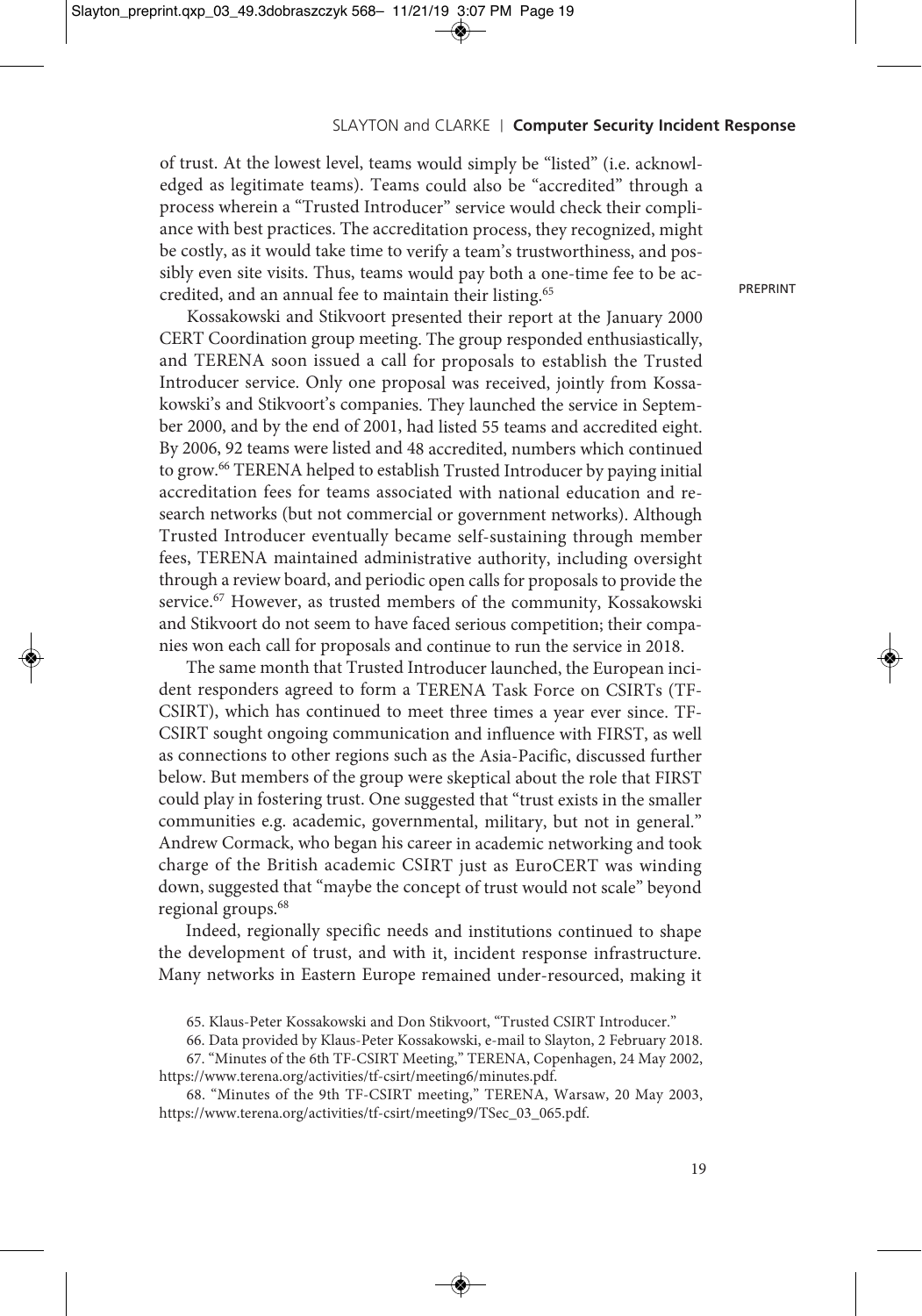**JANUARY** 2020 VOL. 61

difficult for them to form incident response teams, let alone attend TF-CSIRT meetings. In September 2000, the chair of TF-CSIRT, Gorazd Bozic, who was also from Slovenia's CSIRT, noted that "there are almost no CSIRTs in the Central and Eastern European countries." He hoped that a European directive "might encourage the establishment of CSIRTs in those countries that are preparing to join the EU." Similarly, Miroslaw Maj from Poland's first CSIRT noted that NATO might help fund training for teams from Eastern European and former Soviet territories. 69

TF-CSIRT viewed training for new teams as a "crucially important" task from the very beginning. <sup>70</sup> When TF-CSIRT began planning a training program in the spring of 2000, they considered using the materials that CERT/CC had recently begun licensing, but concluded that it would be too expensive. Instead they consolidated materials that were under development by members of TF-CSIRT. As they sought resources for training, they took note of the European Commission's growing interest in using the Internet for electronic commerce—a goal that necessitated security. Thus, in the fall of 2001, they proposed that the Commission fund Training of Network Security Incident Teams Staff (TRANSITS). Their proposal was funded by the Commission from July 2002 through June 2005, with courses offered twice a year. 71

TRANSITS drew on many of the same "best practices" that had been established by CERT/CC and IETF. Stikvoort, who was one of the first TRANSITs trainers, notes that "the spirit of the CERT course and ours are very similar."72 However, the CERT trainings took three full days, time that many European employers would not pay for, and that was unnecessary given short travel distances within Europe. Accordingly, TRANSITS was designed to run over just two days, Thursday and Friday. However, participants soon began requesting additional time to "establish the person-to-

69. "Minutes of the 1st TF-CSIRT meeting," TERENA, Paris, 29 September 2000, https://www.terena.org/activities/tf-csirt/meeting1/minutes.pdf; "Minutes of the 5th TF-CSIRT Meeting," TERENA, Stockholm, 25 January 2002, https://www.terena.org/ activities/tf-csirt/meeting5/minutes.pdf.

70. "Minutes of the Meeting to Discuss Future Collaborative Activities Between CERTs in Europe," TERENA, Amsterdam, 24 September 1999, https://www.terena.org/ activities/tf-csirt/pre-meeting1/minutes.pdf.

71. These developments are described in meeting minutes: "Minutes of 3rd meeting to discuss collaborative activities between CSIRTs in Europe," TERENA, Vienna, 12 May 2000, https://www.terena.org/activities/tf-csirt/pre-meeting3/minutes.pdf; "Minutes of the 1st TF-CSIRT meeting," TERENA, Paris, 29 September 2000, https://www. terena.org/activities/tf-csirt/meeting1/minutes.pdf; "Minutes of the 2nd TF-CSIRT Meeting," TERENA, 19 January 2001, https://www.terena.org/activities/tf-csirt/meeting2/minutes.pdf; Barcelona,"Minutes of the 3rd TF-CSIRT Meeting," TERENA, Ljubljana, 1 June 2001, https://www.terena.org/activities/tf-csirt/meeting3/minutes.pdf; "Minutes of the 7th TF-CSIRT Meeting," TERENA, Syros, 27 September 2002, https:// www.terena.org/activities/tf-csirt/meeting7/TSec(02)059-2.pdf.

72. Don Stikvoort, phone interview by Slayton, 27 April 2018.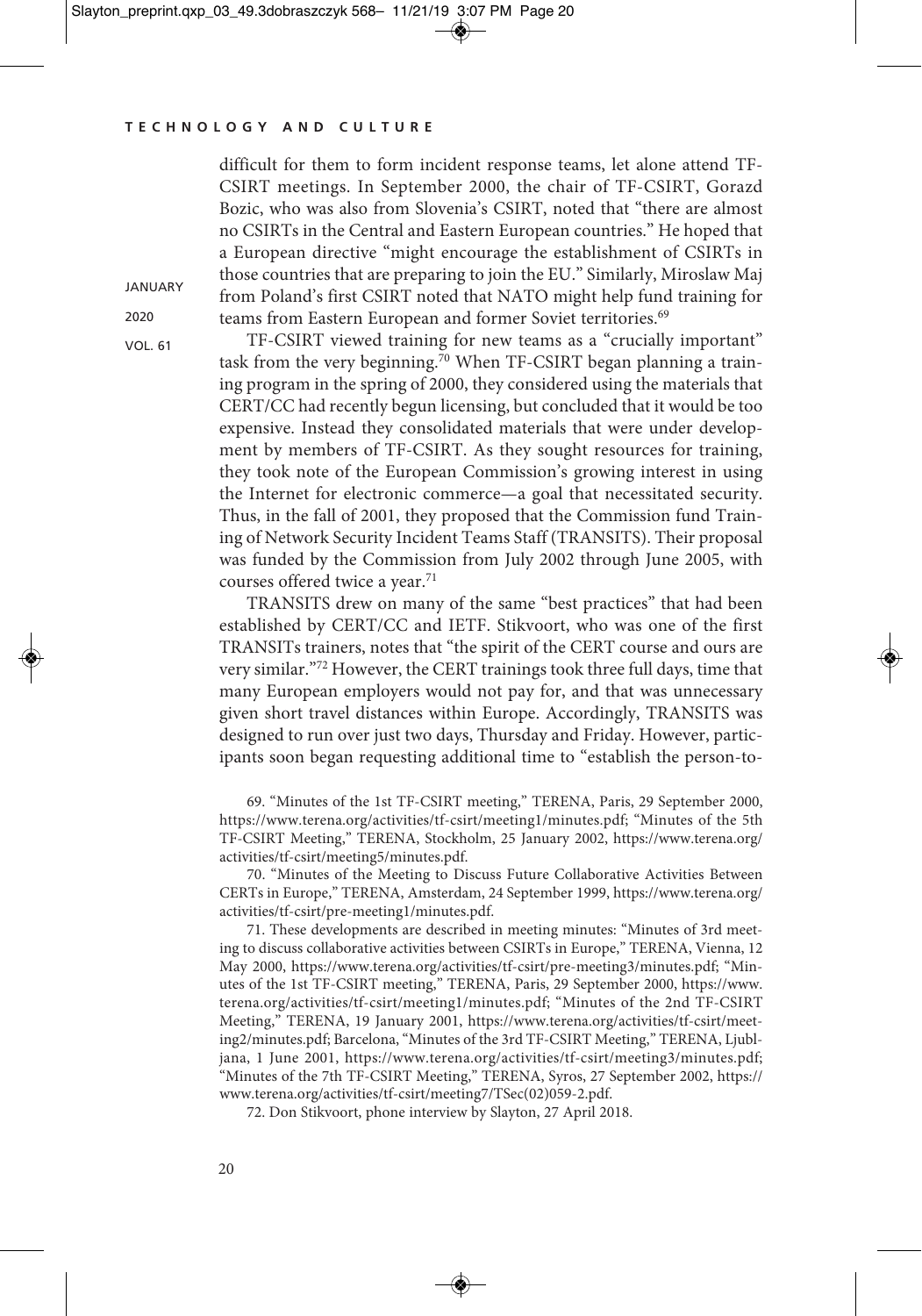person bond," so the course organizers began adding a social event on Friday night. <sup>73</sup> In other words, TRANSITS was more than training—it was also a forum for establishing interpersonal relationships among new incident responders.

TRANSITS became very popular in Europe and continued after the initial European Commission funding ran out in 2005. The European Union Agency for Network and Information Security (ENISA), which was formed in 2004, used the TRANSITS material for training staff of new national CSIRTs. Cormack estimates that at least half of European incident responders have taken a TRANSITS course. TRANSITS materials were adapted for use around the world, including Latin America and Asia. However, language differences continued to be a challenge, and the adaptation of TRANSITS reflected regionally specific needs and institutions. 74

# PREPRINT

## ASIA PACIFIC CSIRTS

Like the European incident response teams, incident responders in Asia were encouraged and helped by CERT/CC and FIRST, but felt the need to establish regional infrastructure. These efforts were influenced by the same economic and political forces that shaped the development of the Internet and the "Asia Pacific" as a region for free trade with the West.

In 1997, several leading incident response teams established the Asia Pacific Security Incident Response Coordination (APSIRC) working group under the auspices of the Asia Pacific Networking Group. The group was initially co-chaired by Suguru Yamaguchi, a founder of JPCERT/CC and ChaeHo Lim of CERTKr/CC. By 1999 APSIRC included teams or aspiring teams from fourteen different "economies."75 Most of these teams developed as part of the national research and education networks in their countries. In March 2002, JPCERT/CC hosted a meeting in Tokyo to discuss ways of fostering closer collaboration among CERTs in the Asia Pacific region. This led to the establishment of the Asia Pacific CERT (APCERT) at the February 2003 APSIRC meeting in Taipei, which initially included 15 teams across 12 economies. 76

Unlike TF-CSIRT, which abandoned operational incident response, APCERT was active operationally, in part because of substantial language

73. Andrew Cormack, phone interview by Clarke, 6 April 2018; Klaus-Peter Kossakowski, phone interview by Slayton, 2 February 2018.

74. Andrew Cormack, phone interview by Clarke, 6 April 2018. See e.g. "Minutes of the 11th TF-CSIRT meeting," TERENA, Madrid, 16 January 2004, https://www.terena. org/activities/tf-csirt/meeting11/TSec\_04\_019.pdf.

75. "Asia Pacific Security Incident Response Coordination WG," SingCERT, 1 September 2000, https://web.archive.org/web/20000901052246/http://www.singcert.org. sg:80/apsirc/

76. "Asia Pacific Security Incident Response Coordination Conference," JPCERT, 22 March 2002, https://web.archive.org/web/20021213043524/http:/www.jpcert.or.jp: 80/apsirc/; Asia Pacific Computer Emergency Response Team, "2003 Annual Report."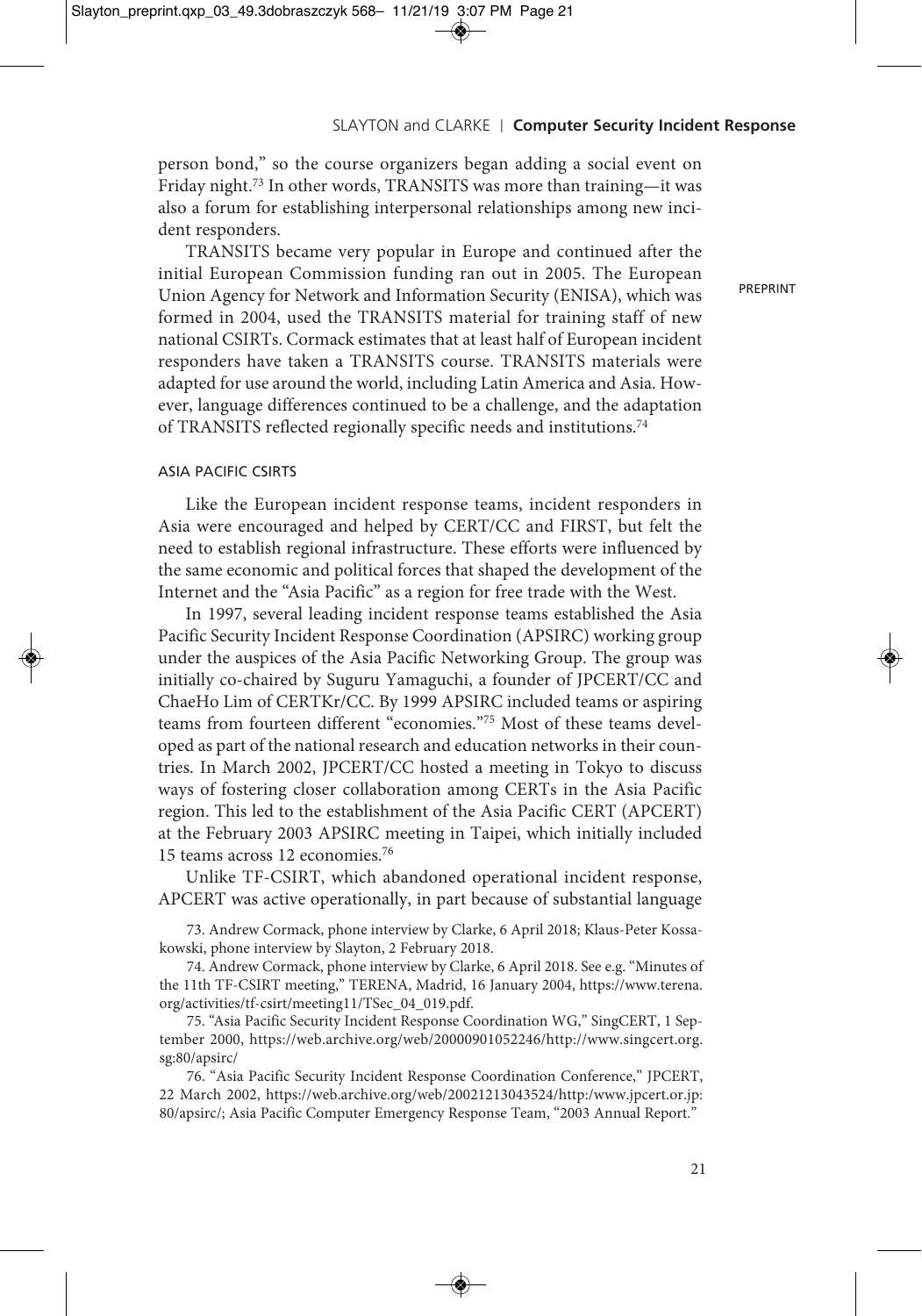differences. Like TF-CSIRT, APCERT used English as a common language for meetings and reports, but APCERT helped to translate between members' native languages and character sets during operational incident response. 77

Additionally, the Asian teams were perhaps more proactive than the Europeans in seeking ties to teams in other regions of the world. APSIRC's first Security Seminar, held at the National University of Singapore in December 1997, featured two U.S. computer security experts. As described in the group's 1998 charter, its goals included not only to "assist formations of IRTs in each country"' without incident response, but also to help those teams join FIRST. 78

APCERT had barely been established when two members of the accreditation working group, Yurie Ito (JPCERT/CC) and Jungu Kang (CERT-CC-KR), attended the September 2003 meeting of TF-CSIRT in Amsterdam, where they suggested several advantages of collaboration, such as sharing information across time zones. <sup>79</sup> This led to a memorandum of understanding which was signed at the 2005 Annual FIRST meeting in Singapore. Although TF-CSIRT appointed a liaison who attended a few APCERT meetings, Europeans did not frequently travel to APCERT meetings. By contrast, Bozic recalls that the Asian teams frequently came to TF-CSIRT meetings, "especially from Japan."80 Similarly, van Wyk notes that he has never been to a technical colloquium (TC) "that didn't have at least half a dozen to a dozen people from Japan." He continues: "The Japanese FIRST teams have been the most active people in FIRST you could imagine. I've gone to TCs in Santiago and Lima, and all throughout Europe, and Asia and Seoul, everywhere. And there's always Japanese teams…"81

Even as they networked with teams around the world, members of APCERT sought to establish a trusted forum that could address regional needs. They established a working group on accreditation at the 2003 founding of APCERT, which drew on the Trusted Introducer model, but also noted that"the Asia Pacific region is unique for its wide economical gap and complicated security policy gap."82 Accordingly, in 2004 APCERT approved

77. "Minutes of the 10th TF-CSIRT meeting," TERENA, Amsterdam, 26 September 2003, https://www.terena.org/activities/tf-csirt/meeting10/TSec\_03\_120.pdf.

78. The program of the APCIRC's first security seminar can be found at https://web.archive.org/web/20020627041050/http://www.apng.org:80/apsirc/ (accessed 29 January 2019); Charter can be found at "Asia Pacific Security Incident Response Coordination WG (APSIRC—WG) (Draft)," SingCERT, 1 October 1998, https://web.archive.org/web/20010620131011/http://www.singcert.org.sg/apsirc/charter.html (accessed 29 January 2019).

79. "Minutes of the 16th TF-CSIRT meeting," TERENA, Lisbon, 16 September 2005, https://www.terena.org/activities/tf-csirt/meetings.html;

80. Gorazd Bozic, phone interview by Clarke, 7 May 2018.

81. Kenneth van Wyk, interview by Slayton, Alexandria, VA, 20 February 2018.

82. Asia Pacific Computer Emergency Response Team, "2003 Annual Report," 9; Yurie Ito, "APCERT Activity Update."

**JANUARY** 2020 VOL. 61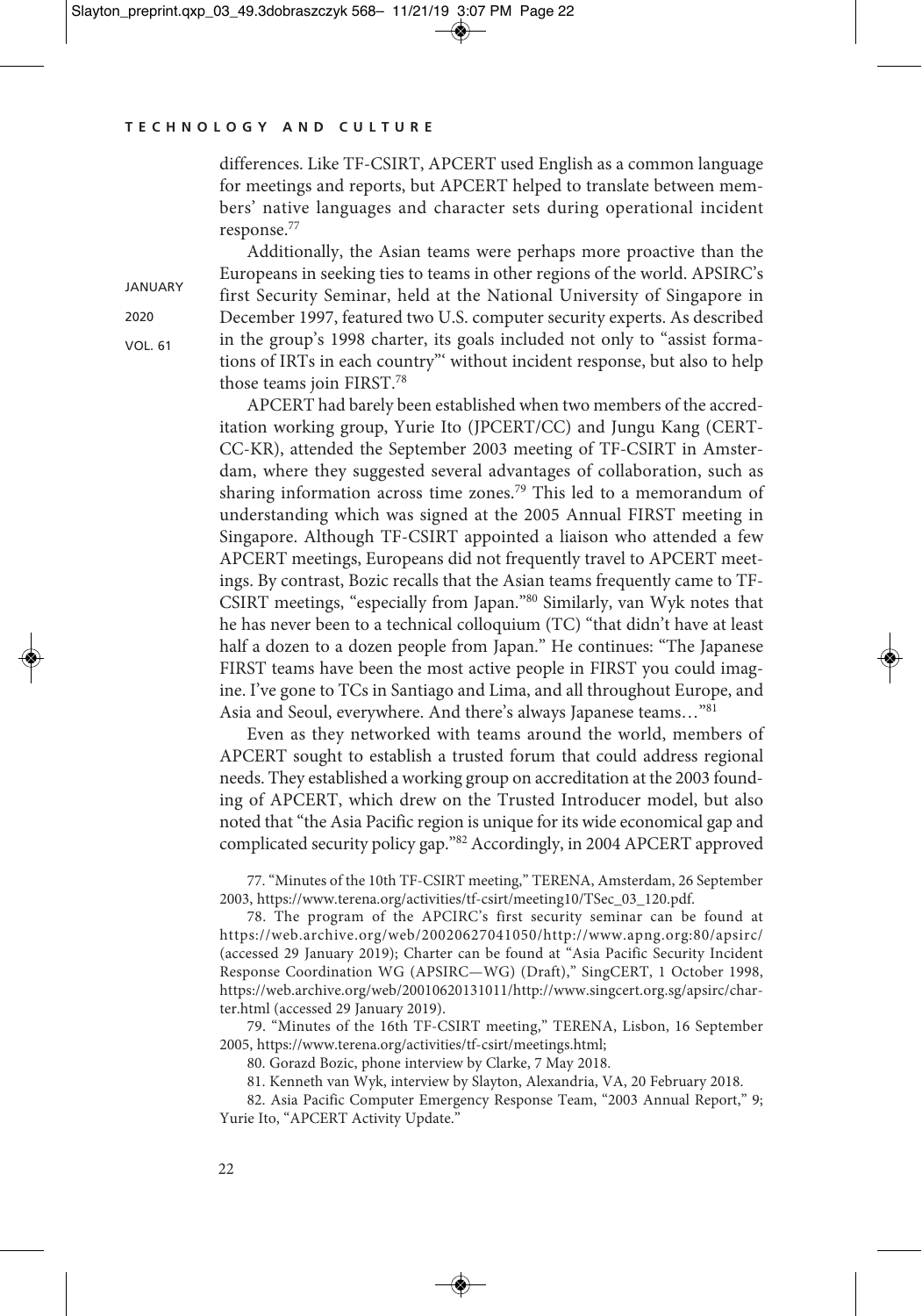a distinctive accreditation scheme. Rather than paying for a dedicated "Trusted Introducer" service, accreditation was accomplished entirely through the APCERT steering committee, using paperwork and mostly remote communications. New teams could become "general members" by filing an application; if there were no objection after seven days of review by the steering committee, the team became a general member. Teams could then upgrade to "full membership" through a sponsorship process similar to that used by FIRST. No membership fees were charged; as the secretariat for FIRST, JPCERT effectively financed the accreditation.<sup>83</sup>

Distinctive regional institutions and needs also shaped training infrastructure. The Australian and Japanese CERTs served as their governments' representatives at the March 2003 meeting of APEC-Tel in Kuala Lumpur, where they co-sponsored a workshop on CERTs and requested CSIRT development funding for developing nations. They explained that governments should provide some funding, because "Each APEC economy's e-security is dependent on the e-security of the economies that they do business with. People will attack the weakest link." Thus, Australia planned to fund "in-country training to Papua New Guinea, the Philippines, Thailand, Vietnam, and Indonesia." It also requested "urgent" funding from the APEC Trade and Investment Liberalization Fund (TILF) to extend this training to Chile, Mexico, Peru, and Russia.<sup>84</sup>

In 2004, AusCERT, SingCERT, and MyCERT collectively provided CSIRT development training to Brunei, Cambodia, Indonesia, Laos, Myanmar, Philippines, Thailand, and Vietnam, with partial funding from the Australian Agency for International Development (AusAID) and the Association of Southeast Asian Nations (ASEAN). Over the next several years, with continued support from organizations such as APEC, Aus-CERT extended CSIRT development training to Latin and South America, while also helping provide TRANSITS training in the Asia-Pacific region. Additionally, beginning in 2005, Korea CERT started leading an APEC Security Training Course that targeted "developing economies." Korea's training included TRANSITS material but added material from the Korean Information Security Agency. Trainers from Australia, China, and other countries often helped with these courses. 85

Regional political tensions also sparked some training innovations in the Asia-Pacific region. Patriotic hackers in China and Korea often attacked Internet infrastructure in Japan over historic grievances. For example, the Japanese Prime Minister's visit to the Yasukuni War Shrine, which honors some soldiers who committed war crimes against people in Korea

83. Asia Pacific Computer Emergency Response Team,"2003 Annual Report," 9; Ito, "APCERT Activity Update." Yurie Ito, Interview by Slayton, New York City, 19 July 2018.

84. Telecommunications and Information Working Group, "Chair's Report."

85. Training activities are summarized in the APCERT annual reports, which are available online at http://www.apcert.org/documents/.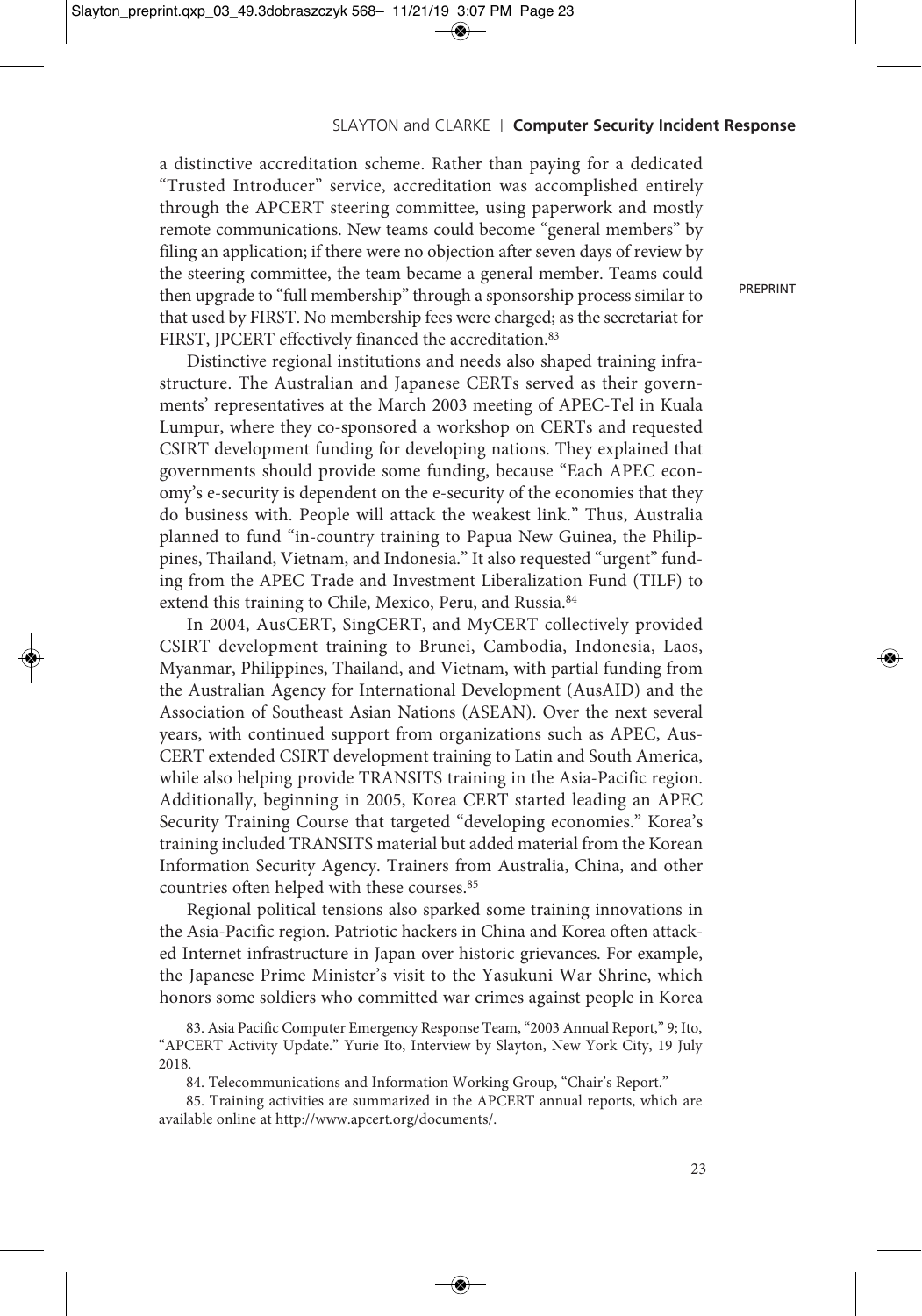**JANUARY** 2020 VOL. 61

and China, sparked cyberattacks. In 2005, as part of a larger economic cooperation agreement between China, Korea, and Japan, officials from these countries agreed that their CSIRTs should cooperate. However, many incident responders did not wait for official encouragement. In 2004, Chinese, Japanese, and Korean CERTs and Internet service providers all participated in the first international joint incident handling drill. Participation in these drills grew in the Asia-Pacific region, with 10 teams from nine economies joining in 2005, and 15 teams from 13 economies joining in 2006. 86

## Attempts at Automation: Incident Taxonomies and IODEF

Regional institutions and needs shaped not only forums, accreditation schemes, and training programs, but also operational incident response infrastructure—that is, the technologies and networks that allowed incident responders to coordinate their activities in real-time.

Some elements of such infrastructure did in fact scale to include all CSIRTs around the world. When incident response teams began forming in the early 1990s, they recognized that sensitive information might be intercepted by malicious hackers, because encryption was not widely available.<sup>87</sup> International incident response coordination was further complicated by U.S. laws forbidding the export of certain cryptographic technologies. Fortunately for incident responders, public key encryption infrastructure was rapidly developing and the U.S. monopoly on encryption was eroded by the widespread publication of Pretty Good Privacy (PGP) software source code in the early 1990s. PGP allowed incident responders to keep their communications confidential, while also verifying the authenticity of the source, creating a "web of trust." In 1996 the FIRST conference featured PGP tutorials and a key signing party, and by 1998 incident response teams were required to provide their public PGP key when applying for membership in FIRST.<sup>88</sup>

However, even with confidential and authenticated communications, incident response coordination was cumbersome, in part because there were no standard taxonomies or formats for reporting computer vulnerabilities or incidents. Multiple teams could report on the same problems without knowing they were talking about the same thing, which both slowed down operational incident response, and prevented the development of accurate statistical information.

- 86. Details can be found in the APCERT annual reports.
- 87. David S. Brown and Thomas A. Longstaff, "Communicating Vulnerabilities."

88. For more about PGP, see Whitfield Diffie and Susan Landau, "Export of Cryptography." For membership process and signing party, see FIRST, "The 8th FIRST Conference and Workshop on Computer Security Incident Handling and Response." "Overview of the FIRST membership process," FIRST, 6 December 1998, http://web. archive.org/web/19981206233947/http://www.first.org:80/docs/joining.first.html.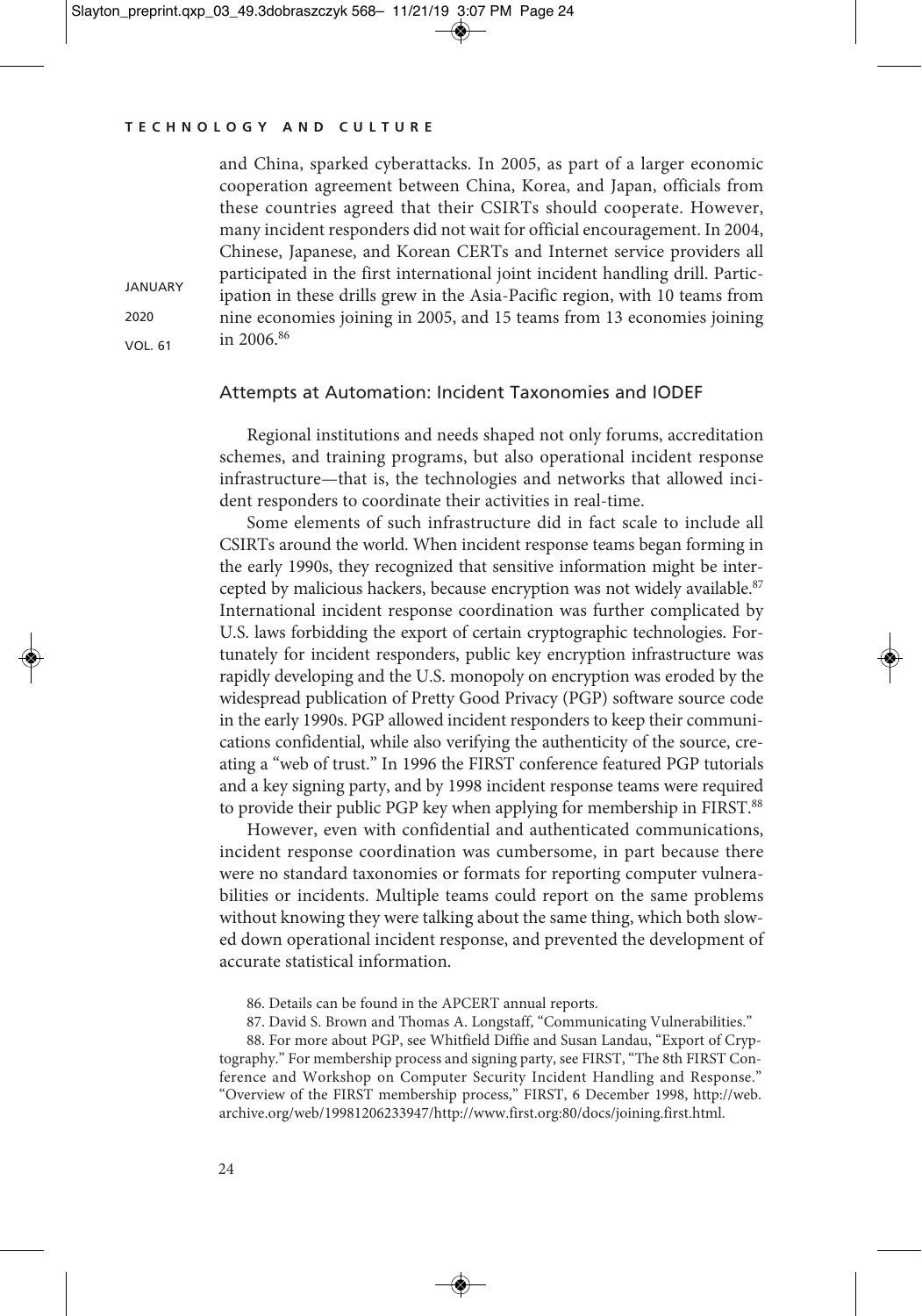A doctoral student at Carnegie Mellon, John Howard, began addressing this problem by developing an incident taxonomy based on all of the incidents handled by CERT/CC from 1989 through 1995. After completing his dissertation in 1997, Howard went to work at Sandia National Laboratories and expanded his analysis with the help of Thomas Longstaff, who had helped start the Department of Energy's incident response team before going to CERT/CC. Howard's and Longstaff's 1998 report, "A Common Language for Computer Security Incidents," was published by Sandia and widely cited by others seeking to develop a common taxonomy. CERT/CC also developed an online form for reporting incidents, but it was highly qualitative and didn't allow automatic processing of information.

These early efforts at classifying incidents informed a TF-CSIRT working group on incident taxonomy, which was formed under the leadership of Jan Meijer, from the Dutch academic CERT, and Andrew Cormack in the spring of 2000. <sup>89</sup> Recognizing the importance of getting international consensus, they included participants from CERT/CC and AusCERT and conducted a survey of FIRST members and the European community. In June 2000 the group organized a BOF session at the FIRST meeting in Chicago, and presented their review of existing work on taxonomies there. One goal of developing a taxonomy was to help automate incident processing. Accordingly, the taxonomy working group soon shifted its focus towards a proposed Incident Object Data Exchange Format (IODEF), coordinated by Meijer and Cormack, with Yuri Demchenko, a project development officer at TERENA, acting as Secretary. 90

Over the next several months, the group developed a document outlining the requirements of IODEF, which they eventually circulated to IETF and published as RFC 3067, "TERENA's Incident Object Description and Exchange Format Requirements." As this suggests, despite international involvement, the project was sponsored by TERENA and needed justification as a uniquely European effort. In May 2001, the working group announced that they would develop a pilot of IODEF to connect Cormack's and Meijer's teams (respectively the British and Dutch academic CSIRTs). They noted that "successful implementation of the IODEF will contribute to TERENA and TF-CSIRT recognition in Europe and worldwide" and that this project was "a first Europe initiative in an area where all previous attempts have been US based."91

Meanwhile, Demchenko proposed a BOF on Extended Incident Hand-

89. Incident Taxonomy Working Group, "Best Current Practice Report."

90. "Minutes of the Meeting to Discuss Future Collaborative Activities Between CERTs in Europe," TERENA, Amsterdam, 24 September 1999, https://www.terena.org/ activities/tf-csirt/pre-meeting1/minutes.pdf; "Incident Object Description and Exchange Formation Working Group," TERENA, June 2000, https://www.terena.org/ activities/tf-csirt/iodef/.

91. Jan Meijer, Robert Morgan, and Yuri Demchenko, "Pilot Technical Project Proposal," shared on the IODEF Working Group listserv by Demchenko, 29 May 2001.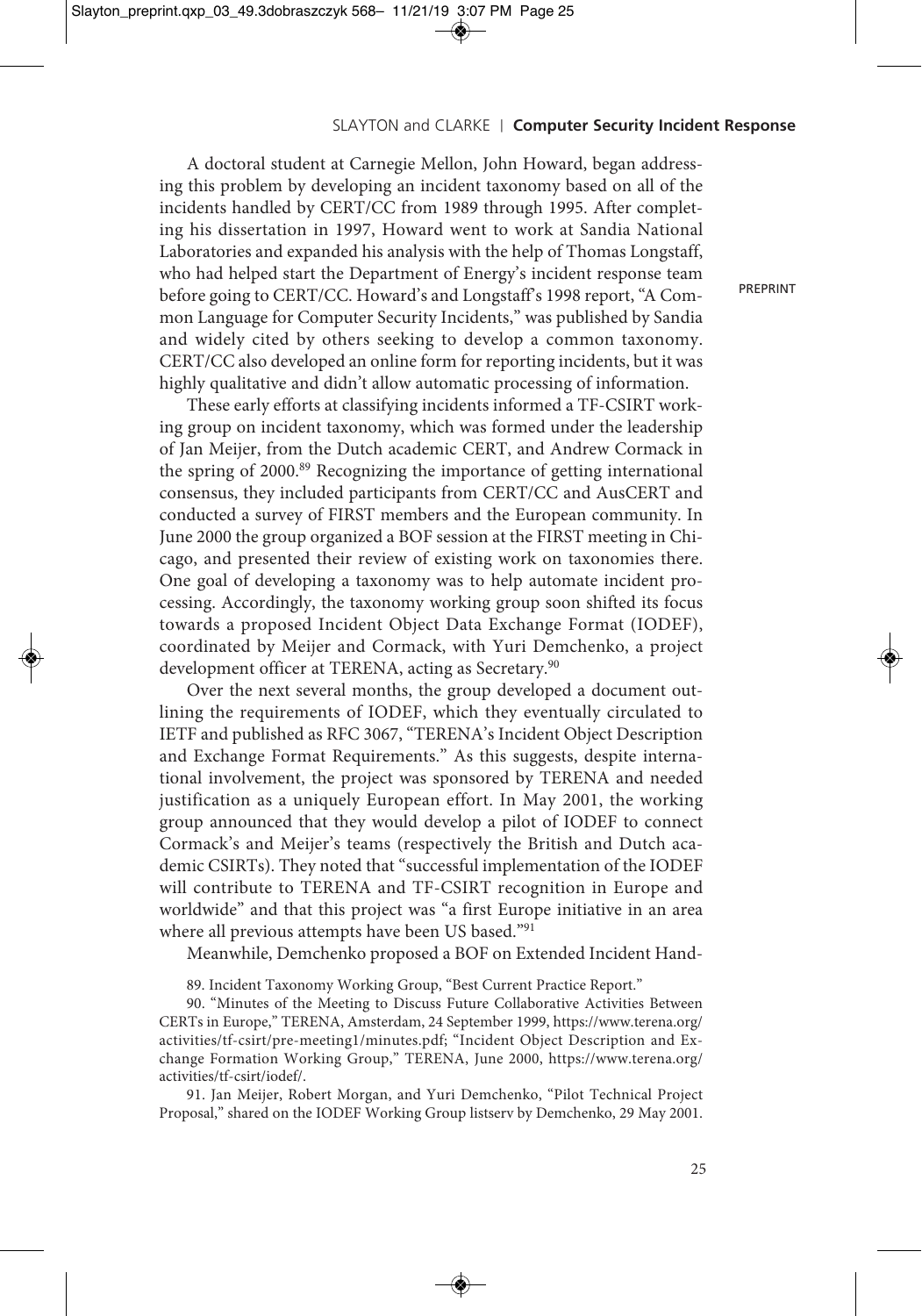**JANUARY** 2020 VOL. 61

ling (INCH), to be held at the August IETF meeting in London. However, Cormack and Meijer both objected that Demchenko's proposal did not clearly distinguish between the European and IETF projects, and that it risked creating unrealistic expectations for the Europeans. Cormack emphasized "that the current phase of development is best done by a small team—otherwise we run the risk of getting swamped by detailed comments…" He noted that members of FIRST were already demanding "to use this now, not in a year's time," and warned against raising similar expectations at IETF. <sup>92</sup> Meijer further emphasized that their responsibility was to TF-CSIRT, not IETF, and objected to expanding their responsibilities to those of an IETF working group. 93

Demchenko modified the proposal according to Meijer's and Cormack's suggestions, and helped to establish a new IETF working group, Extended Incident Handling (INCH), which first met in December 2001. The following month, the TERENA secretariat indicated that IODEF was consuming too much of its time and asked the working group to continue further work under the auspices of IETF. The IETF working group continued, publishing IODEF as an Internet standard in December 2007. 94

Meanwhile, the Europeans expanded their pilot implementation of IODEF. In early 2002, Kossakowski's and Stikvoort's companies, plus seven CSIRTs that they had accredited through Trusted Introducer, won a European Commission contract to develop eCSIRT.net, an early warning system that could automate exchange of incident data. The team argued that IODEF was "too flexible" and could only be used if they first defined a set of agreements to "make IODEF work in real life."95 This flexibility stemmed partly from what Cormack and Meijer had tried to avoid—as the number of people contributing to IODEF grew, so did the number of features. Stikvoort recalls commenting, "IODEF has so many possibilities and options, that I could define my mother-in-law using IODEF."96

The eCSIRT.net team succeeded in establishing a set of agreements about how to use IODEF, and thereby automated data exchange between the accredited European teams. Some of these teams continued to use the pilot system after the project expired in September 2003. <sup>97</sup> Eventually,

92. Andrew Cormack, comment on the IODEF Working Group listserv, 11 July 2001, available at https://web.archive.org/web/20011003193024/http://hypermail.terena.nl:80/iodef-list/mail-archive/.

93. Jan Meijer, comment on the IODEF Working Group listserv, 12 July 2001, available at https://web.archive.org/web/20011003193024/http://hypermail.terena.nl:80/ iodef-list/mail-archive/.

94. "Minutes of TTC Meeting," TERENA, Amsterdam, 21 January 2002, https:// www.terena.org/about/ttc/minutes/ttc20020121.pdf; "Extended Incident Handling (inch)," IETF, https://datatracker.ietf.org/wg/inch/about/.

95. eCSIRT.net, "Final Report," 5, emphasis in original.

96. Don Stikvoort, phone interview by Slayton, 27 April 2018.

97. eCSIRT.net, "The European CSIRT Network."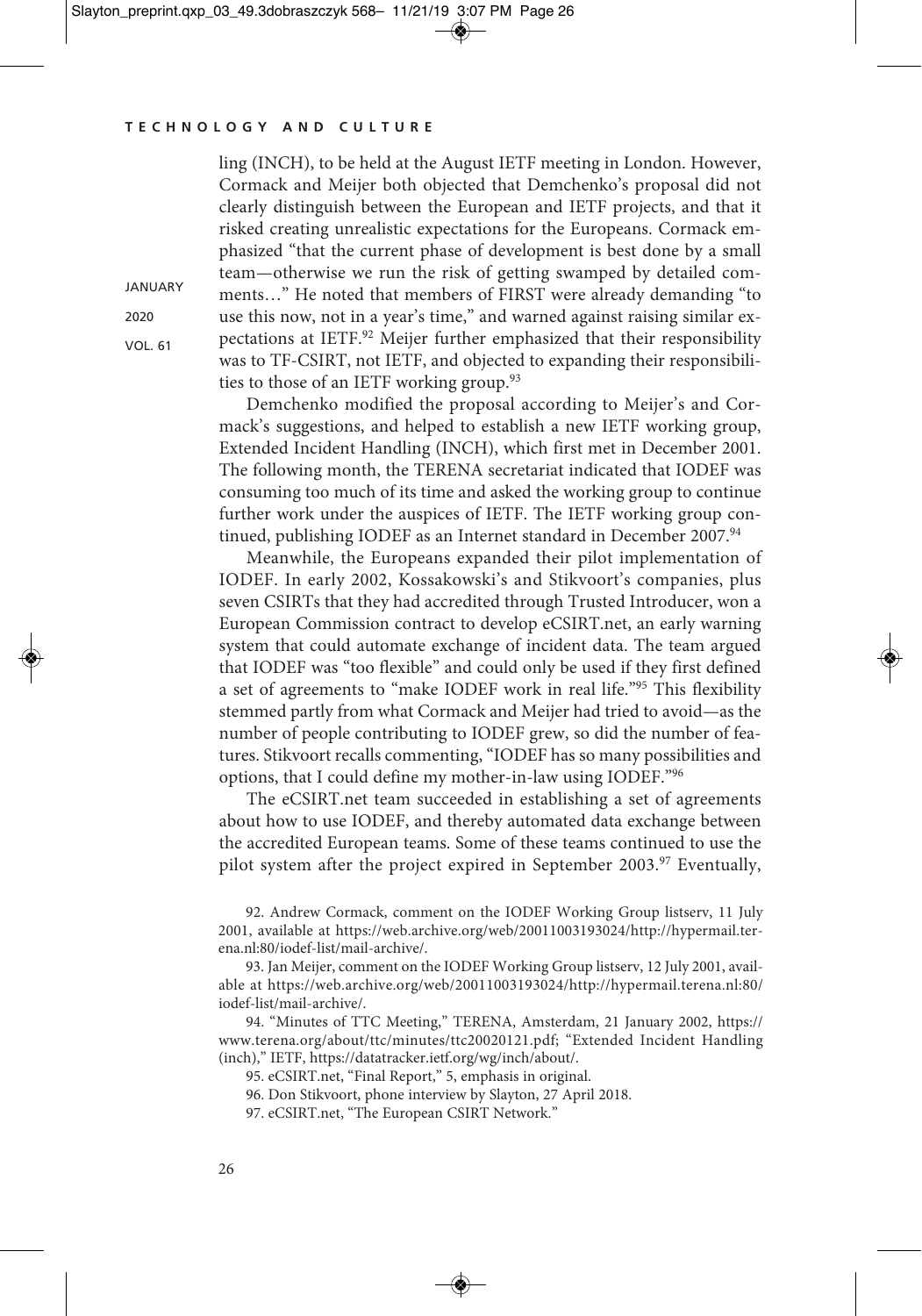however, the European community became disillusioned with IODEF because it was so cumbersome. As the eCSIRT.net experience illustrated, IODEF could only be used between trusted partners who established very specific agreements about how they would enter data. Despite being a "global" standard, many different implementations of IODEF entered into use, each shaped by the needs of specific partners in incident response coordination.

Infrastructure based on IODEF was also fragmented due to language differences. China and Japan both developed language extensions for their respective regions. Japan developed a system to send data from various sources (such as Internet submissions, or its automated Internet Scan Data Acquisitions System (ISDAS)) into IODEF documents, which were then distributed in English. <sup>98</sup> However, most incident response data sharing and exchange continued to be a relatively slow process, based on trusted relationships among partnering teams. 99

## Conclusion

As this history suggests, the development of incident response infrastructure began in academic networking but became important to the commercialization and globalization of the Internet in the mid-1990s. Corporations and governments around the world invested in incident response infrastructure as they grew committed to computer networking as a source of economic growth and opportunity, only to discover that networking opportunities came with substantial risks. Nonetheless, the growing commercialization and globalization of incident response infrastructure raised questions about how to maintain trust and cooperation among an increasingly anonymous world of incident response.

While most histories of maintenance have highlighted localized activities, we have analyzed the development of multiple scales of maintenance local, regional, and global—in computer security incident response infrastructure. Some aspects of computer security incident response—such as the creation and distribution of security advisories and software patches—were developed on a truly worldwide scale, connecting maintainers in Seattle, Pittsburgh, Hamburg, Amsterdam, Tokyo, Sydney, and hundreds of other sites around the world. Nonetheless, many elements of incident response infrastructure remain locally or regionally bounded. This includes not only the tools that systems administrators use to patch local computer networks, but also forums for building trusted relationships among incident responders, data exchange formats and applications, and even training materials.

98. Suguru Yamaguchi, "Engineering for Improving"; Hiroyuki Kido and Glenn Keeni-Mansfield, "JPCERT/CC IODEF Activity."

99. Roman Danyliw, interview by Slayton, Pittsburgh, PA, 29 January 2018; Sebastiaan Tesink, "Improving CSIRT Communication."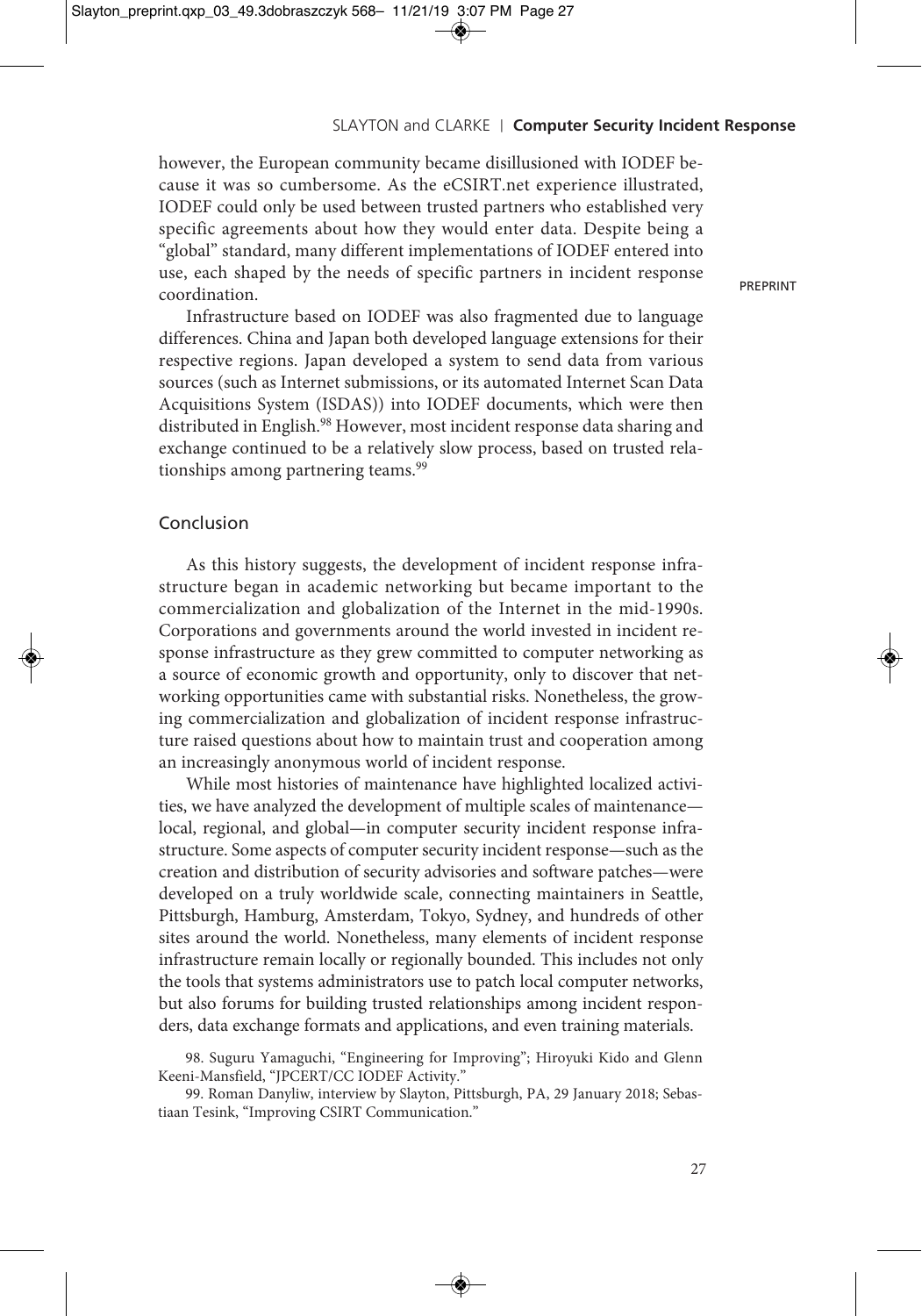structure development, which was shaped by regionally based interpersonal trust networks, institutions and needs. The development of incident response standards and infrastructure was driven from the bottom-up by trusted networks of colleagues and friends. Transnational organizations such as IETF and FIRST enabled the formation of relationships across vast geographic and political differences, but trusted relationships were deepest and most common among colleagues in the same region. Such colleagues obtained resources from political and economic organizations in their region, such as the European Commission and APEC, both to develop standards and to embody those standards in infrastructure, including accreditation systems, training regimens, and incident reporting and exchange applications.

We have argued that this boundedness resulted not from the inevitably local nature of maintenance, but rather from the historical process of infra-

Trust in the resulting infrastructure was always limited. Kossakowski recalls that people from FIRST half-jokingly said, "we trust a team only so far as we can actually throw their members—never with our life." Stikvoort views Trusted Introducer "not as a method of creating trust, but as a boundary condition for trust," and notes that "trust building works on a personal level."100 Because the practical embodiment of standards in infrastructure requires constant maintenance, trust in infrastructure also required trust in the institutionalized practices of maintenance and the organizations that use them. Nonetheless, trusted infrastructure could partially displace interpersonal trust, for example by enabling teams which had never met to trust the authenticity of messages from one another, or to share information about vulnerabilities. This account suggests that historians would do well to examine infrastructure not only as the embodiment of standards, but as the embodiment of trust in the institutions of maintenance.

## Bibliography

#### *Archival Source*

Software Engineering Institute Archives, Pittsburgh, PA (SEI)

#### *Published Sources*

Abbate, Janet. *Inventing the Internet*. Cambridge: MIT Press, 1999.

\_\_\_\_\_. "Privatizing the Internet: Competing Visions and Chaotic Events, 1987–1995." *IEEE Annals of the History of Computing* 32, no. 1 (2010):  $10-22.$ 

\_\_\_\_\_. *Recoding Gender: Women's Changing Participation in Computing*. Cambridge: The MIT Press, 2012.

100. Klaus-Peter Kossakowski, phone interview by Slayton, 2 February 2018, and email to Slayton 19 September 2019; Don Stikvoort, phone interview by Slayton, 27 April 2018.

VOL. 61

**JANUARY**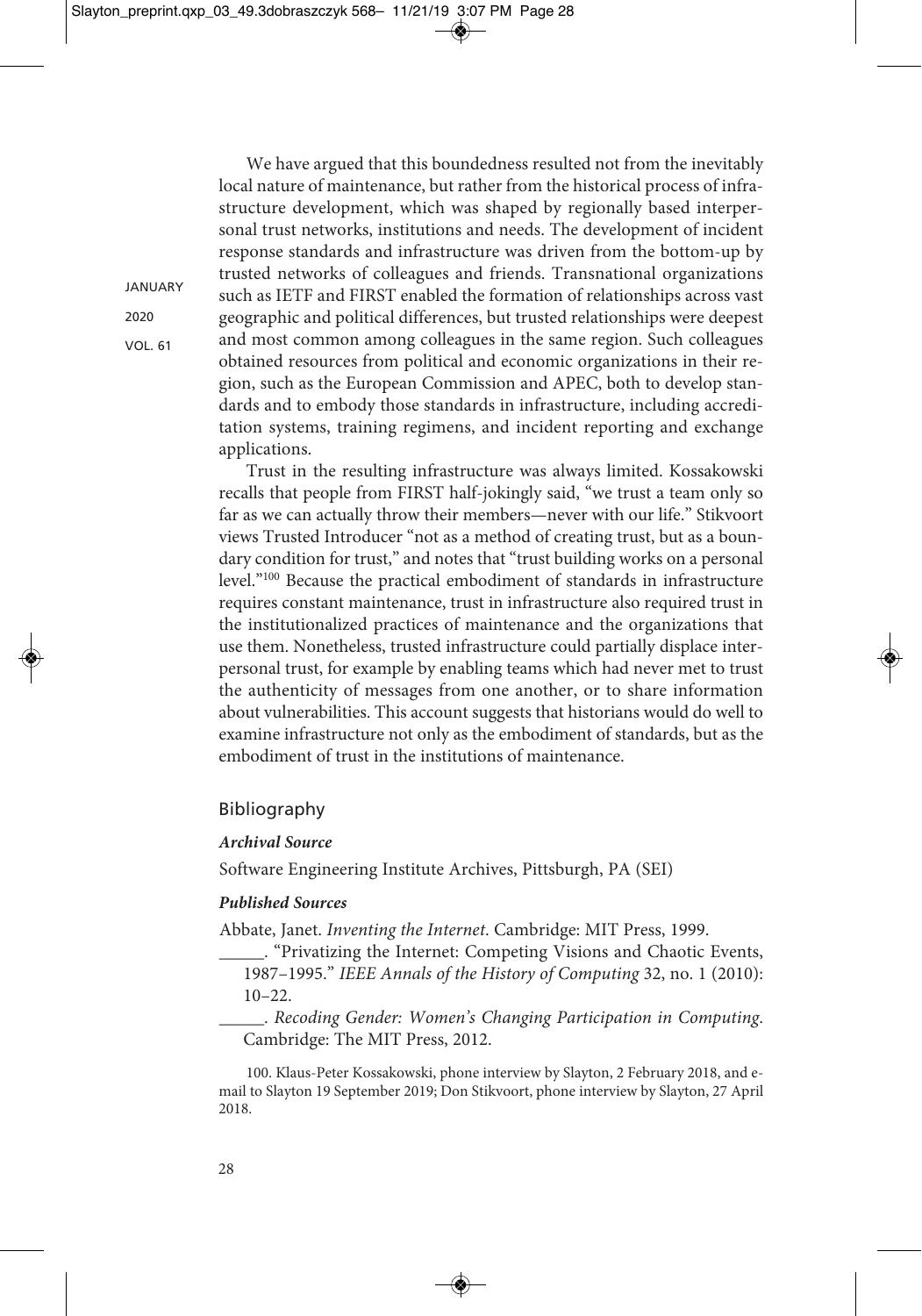- Alder, Ken. "Making Things the Same: Representation, Tolerance and the End of the Ancien Régime in France." *Social Studies of Science* 28, no. 4 (1998): 499–545.
- Ashworth, William J. "'Between the Trader and the Public': British Alcohol Standards and the Proof of Good Governance." *Technology and Culture* 42, no. 1 (2001): 27–50.
- Asia Pacific Computer Emergency Response Team. *2003 Annual Report*. 2003. http://www.apcert.org/documents/pdf/annualreport2003.pdf.
- Aspray, William, and Paul E. Ceruzzi. *The Internet and American Business*. Cambridge: The MIT Press, 2010.
- Brown, David S., and Thomas A. Longstaff. "Communicating Vulnerabilities." Paper presented at the Workshop on Computer Security Incident Handling, Software Engineering Institute, Carnegie Mellon University, Pittsburgh, PA, June 1990.
- Brownlee, Nevil. "RFC 2530: Expectations for Computer Security Incident Response." Internet Engineering Task Force, https://tools.ietf.org/html /rfc2350.
- Cambell-Kelly, Martin, and Daniel D. Garcia-Swartz. "The History of the Internet: The Missing Narratives." *Journal of Information Technology* 28, no. 1 (2013): 18–33.
- Castells, Manuel. *The Rise of the Network Society*. London: Blackwell, 1996.
- Cowan, Ruth Schwartz. *More Work For Mother: The Ironies Of Household Technology From The Open Hearth To The Microwave*. New York: Basic Books, 1985.
- Cutter Consortium. "Moira West Brown." https://www.cutter.com/experts /moira-west-brown
- Davies, Howard, and Beatrice Bressan, eds. *A History of International Research Networking: The People who Made it Happen*. Hoboken, NJ: John Wiley & Sons, 2010.
- DeNardis, Laura. *The Global War for Internet Governance*. New Haven: Yale University Press, 2015.
	- \_\_\_\_\_. "The Internet Design Tension between Surveillance and Security." *IEEE Annals of the History of Computing* 37, no. 2 (2015): 72–83.
- \_\_\_\_\_. *Protocol Politics: The Globalization of Internet Governance*. MIT Press, 2009.
- Diffie, Whitfield, and Susan Landau. "The Export of Cryptography in the twentieth and the 21st Centuries." In *The History of Information Security: A Comprehensive Handbook*, edited by Karl De Leeuw and Jan Bergstra, 725–36. Elsevier, 2007.
- Disco, Nil, and Eda Kranakis, eds. *Cosmopolitan Commons: Sharing Resources and Risks Across Borders*. Cambridge, MA: The MIT Press, 2013.
- eCSIRT.net. "The European CSIRT Network." http://www.ecsirt.net/.

\_\_\_\_\_. *Final Report of the eCSIRT.net Project*. 2004. http://www.ecsirt.org/ eCSIRT-WP1-final-report.pdf

29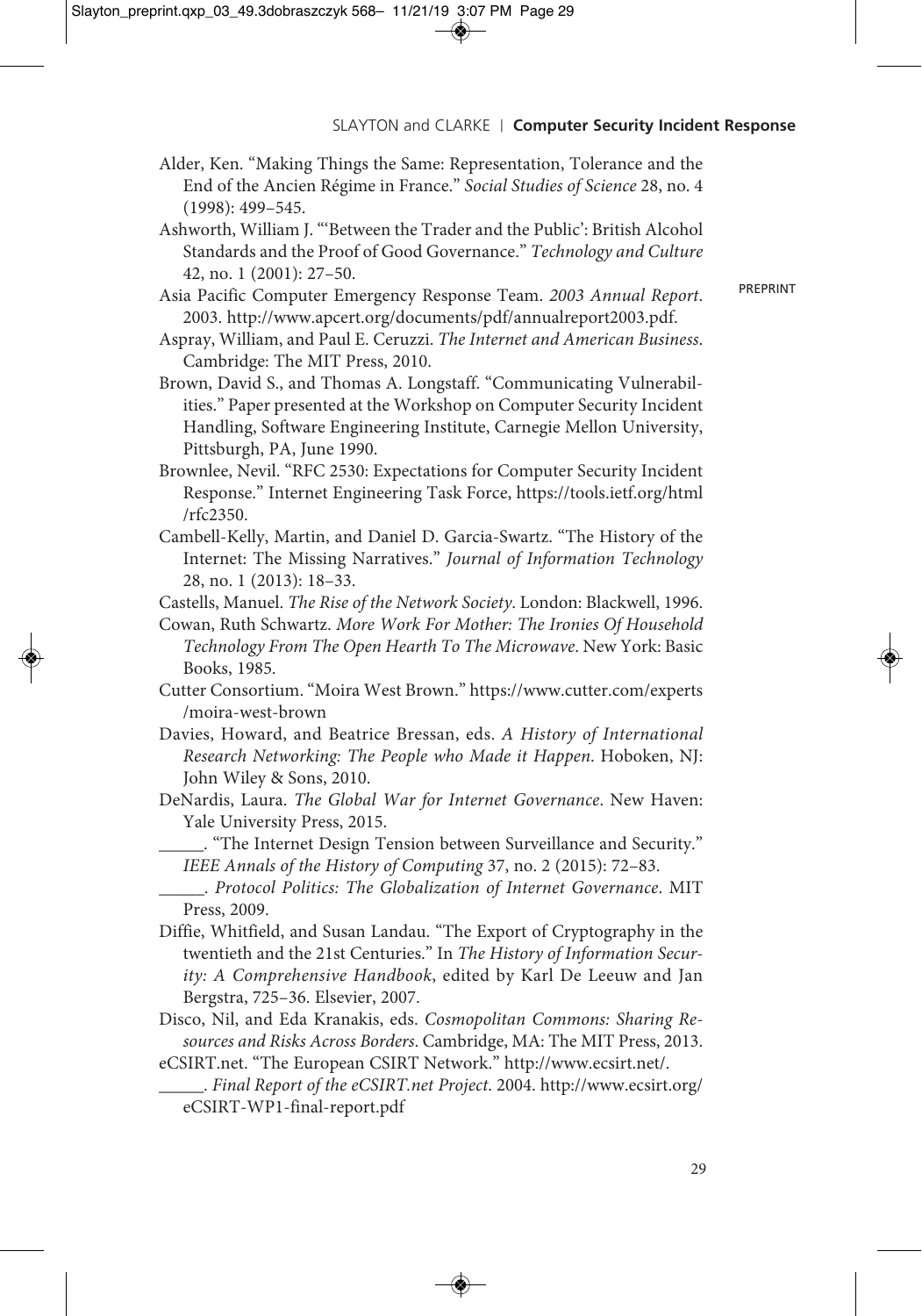|                | Edgerton, David. The Shock of the Old: Technology and Global History                                                                        |
|----------------|---------------------------------------------------------------------------------------------------------------------------------------------|
|                | Since 1900. Oxford: Oxford University Press, 2011.                                                                                          |
|                | Edwards, Paul N. "Infrastructure and Modernity: Force, Time, and Social                                                                     |
|                | Organization in the History of Sociotechnical Systems." In Modernity                                                                        |
|                | and Technology, edited by Thomas J. Misa and Philip Brey, 185-226.                                                                          |
|                | Cambridge, MA: The MIT Press, 2004.                                                                                                         |
| JANUARY        | A Vast Machine: Computer Models, Climate Data, and the Politics                                                                             |
| 2020           | of Global Warming. Cambridge, MA: MIT Press, 2010.                                                                                          |
| <b>VOL. 61</b> | Edwards, Paul N., Steven J. Jackson, Geoffrey C. Bowker, and Robin<br>Williams. "Introduction: An Agenda for Infrastructure Studies." Jour- |
|                | nal of the Association for Information Systems 10 (May 2009): 364-74.                                                                       |
|                |                                                                                                                                             |
|                | European Network and Information Security Agency. CERT Cooperation                                                                          |
|                | and its Further Facilitation by Relevant Stakeholders. ENISA, 2006.                                                                         |
|                | https://www.enisa.europa.eu/publications/cert-cooperation-and-its-                                                                          |
|                | further-facilitation-by-relevant-stakeholderss.                                                                                             |
|                | Ferbrache, David. A Pathology of Computer Viruses. London: Springer-                                                                        |
|                | Verlag, 1992.                                                                                                                               |
|                | Ferreira, Joao Nuno, Alf Hansen, Tomaz Klobucar, Klaus-Peter Kossakow-                                                                      |
|                | ski, Manuel Medina, Damir Rajnovic, Olaf Schjelderup, and Don Stik-                                                                         |
|                | voort. "CERTs in Europe." Computer Networks and ISDN Systems 28,                                                                            |
|                | no. 14 (1996): 1947-52.                                                                                                                     |
|                | FIRST. "The 8th FIRST Conference and Workshop on Computer Security                                                                          |
|                | Incident Handling and Response." https://www.first.org/conference/<br>1996/.                                                                |
|                | _____. "Sessions and Workshops." https://www.first.org/conference/1996/                                                                     |
|                | sessions.html.                                                                                                                              |
|                | Fithen, Katherine, and Barbara Fraser. "CERT Incident Response and the                                                                      |
|                | Internet." Communications of the ACM 37, no. 8 (1994): 108-33.                                                                              |
|                | Gaggio, Dario. "Negotiating the Gold Standard: the Geographical and                                                                         |
|                | Political Construction of Gold Fineness in Twentieth-Century Italy."                                                                        |
|                | Technology and Culture 43, no. 2 (2002): 291-314.                                                                                           |
|                | Gooday, Graeme, J. N. The Morals of Measurement: Accuracy, Irony, and                                                                       |
|                | Trust in Late Victorian Electrial Practice. Cambridge, UK: Cambridge                                                                        |
|                | University Press, 2004.                                                                                                                     |
|                | Greenstein, Shane. How the Internet Became Commercial: Innovation,                                                                          |
|                | Privatization, and the Birth of a New Network. Princeton: Princeton                                                                         |
|                | University Press, 2015.                                                                                                                     |
|                | Harvey, C.C. "The Development of Response Teams in Europe." Paper                                                                           |
|                | presented at the 2nd Workshop on Computer Security Incident Hand-                                                                           |
|                | ling, Pleasanton, CA, 1990.                                                                                                                 |
|                | Hicks, Mar. Programmed Inequality: How Britain Discarded Women Tech-                                                                        |
|                | nologists and Lost Its Edge in Computer. Cambridge: The MIT Press,                                                                          |
|                | 2017.                                                                                                                                       |
|                | Hockenberry, Matthew. "Shopping for the System: Dial 'M' for Mainten-                                                                       |
|                |                                                                                                                                             |
|                |                                                                                                                                             |

◈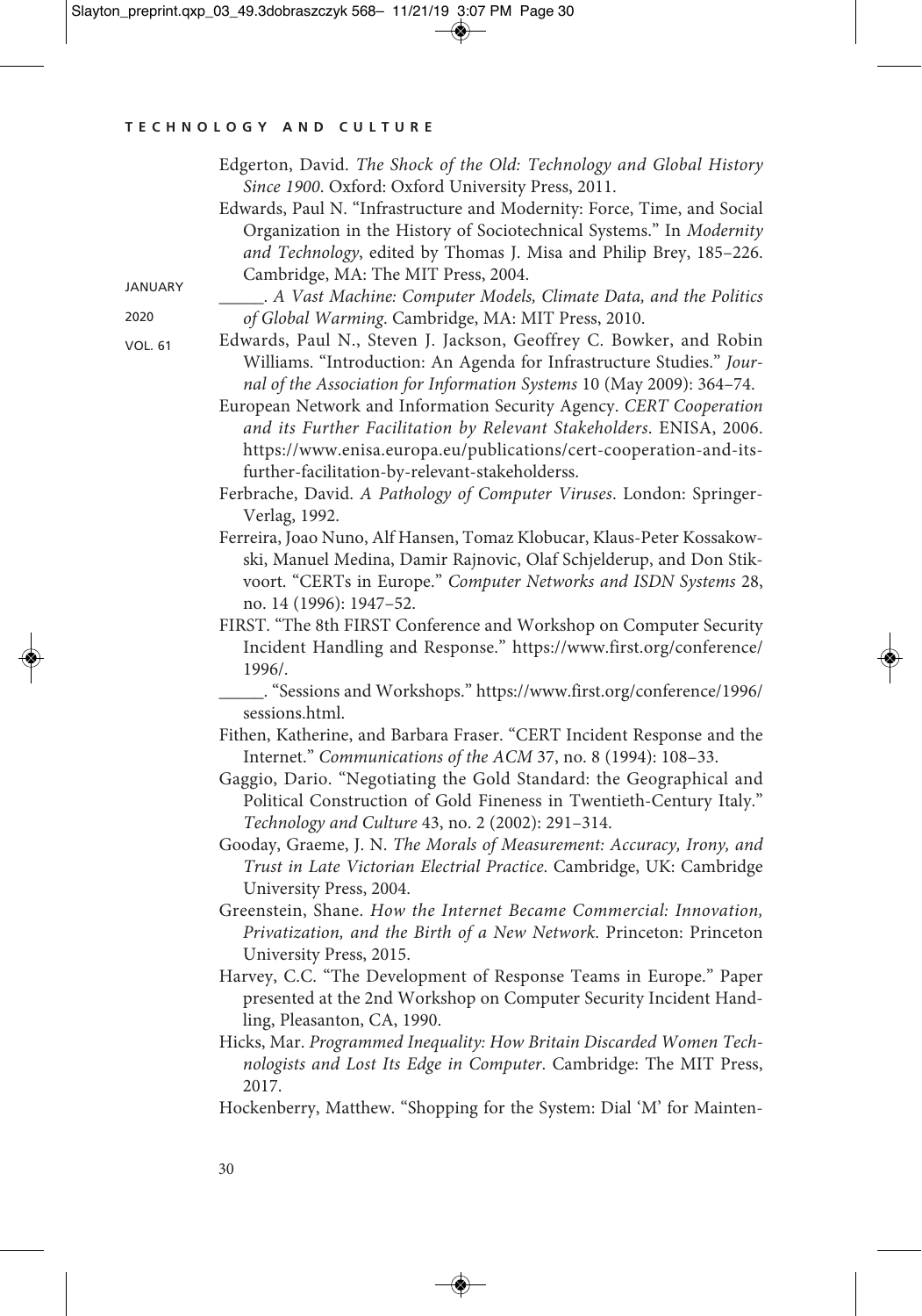ance." Paper presented at the Maintainers II Conference, Stevens Institute of Technology, Hoboken, NJ, 2017.

- Hughes, Thomas P. *American Genesis: A Century of Invention and Technological Enthusiasm, 1870–1970*. Chicago: University of Chicago Press, 2004.
	- \_\_\_\_\_. "The Evolution of Large Technological Systems." In *The Social Construction of Technological Systems: New Directions in the Sociology and History of Technology*, edited by Wiebe Bijker, Thomas P. Hughes and Trevor Pinch, 51–82. Cambridge, MA: MIT Press, 1987.
	- \_\_\_\_\_. *Networks of Power: Electrification in Western Society, 1880–1930*. Baltimore: John Hopkins University Press, 1983.
	- \_\_\_\_\_. *Rescuing Prometheus: Four Monumental Projects that Changed Our World*. New York: Knopf Doubleday, 2011.
- Hunt, Edward."'US Government Computer Penetration Programs and the Implications for Cyberwar." I*EEE Annals of the History of Computing* 34, no. 3 (2012): 4–21.
- Hysert, Ronald. "Developing the Computer Security Incident Response Network: A Canadian Perspective." Paper presented at the 2nd Workshop on Computer Security Incident Handling, Pleasanton, CA, 1990.
- Incident Taxonomy Working Group. "Incident Taxonomy: Best Current Practice Report." TERENA, https://www.terena.org/activities/tf-csirt/ iodef/docs/BCPreport1.rtf.
- Internet Society. "2000 Board Election." https://www.isoc.org/isoc/general/trustees/elections/2000/profiles/fraser.shtml.
- Ito, Yurie. "APCERT Activity Update." Paper presented at the 16th Annual FIRST Conference on Computer Security Incident Handling, Budabest, Hungary, June 2004.
- Ito, Yurie, Greg Rattray, and Sean Shank. "Japan's Cyber Security History." In *A Fierce Domain: Conflict in Cyberspace, 1986 to 2012*, edited by Jason Healey, 233–50. Arlington, VA: Cyber Conflict Studies Association, 2013.
- Jackson, Steven J. "Rethinking Repair." In *Media Technologies: Essays on Communication, Materiality, and Society*, edited by Tarleton Gillepsie, Pablo J. Boczkowski and Kirsten A. Foot, 221–40. Cambridge, MA: The MIT Press, 2014.
- JPCERT. "About JPCERT." https://blog.jpcert.or.jp/about-jpcert.html.
- Kaijser, Arne. "The Trail from Trail: New Challenges for Historians of Technology." *Technology and Culture* 52, no. 1 (2011): 131–42.
- Kido, Hiroyuki, and Glenn Keeni-Mansfield. "Early Experience from the JPCERT/CC IODEF Activity." Extended Incident Handling (inch) Working Group, Proceedings of the Fifty-Ninth Internet Engineering Task Force, https://www.ietf.org/proceedings/59/slides/inch-3.pdf.
- Killcrece, Georgia, Klaus-Peter Kossakowski, Robin Ruefle, and Mark Zajicek. *State of the Practice of Computer Security Incident Response Teams*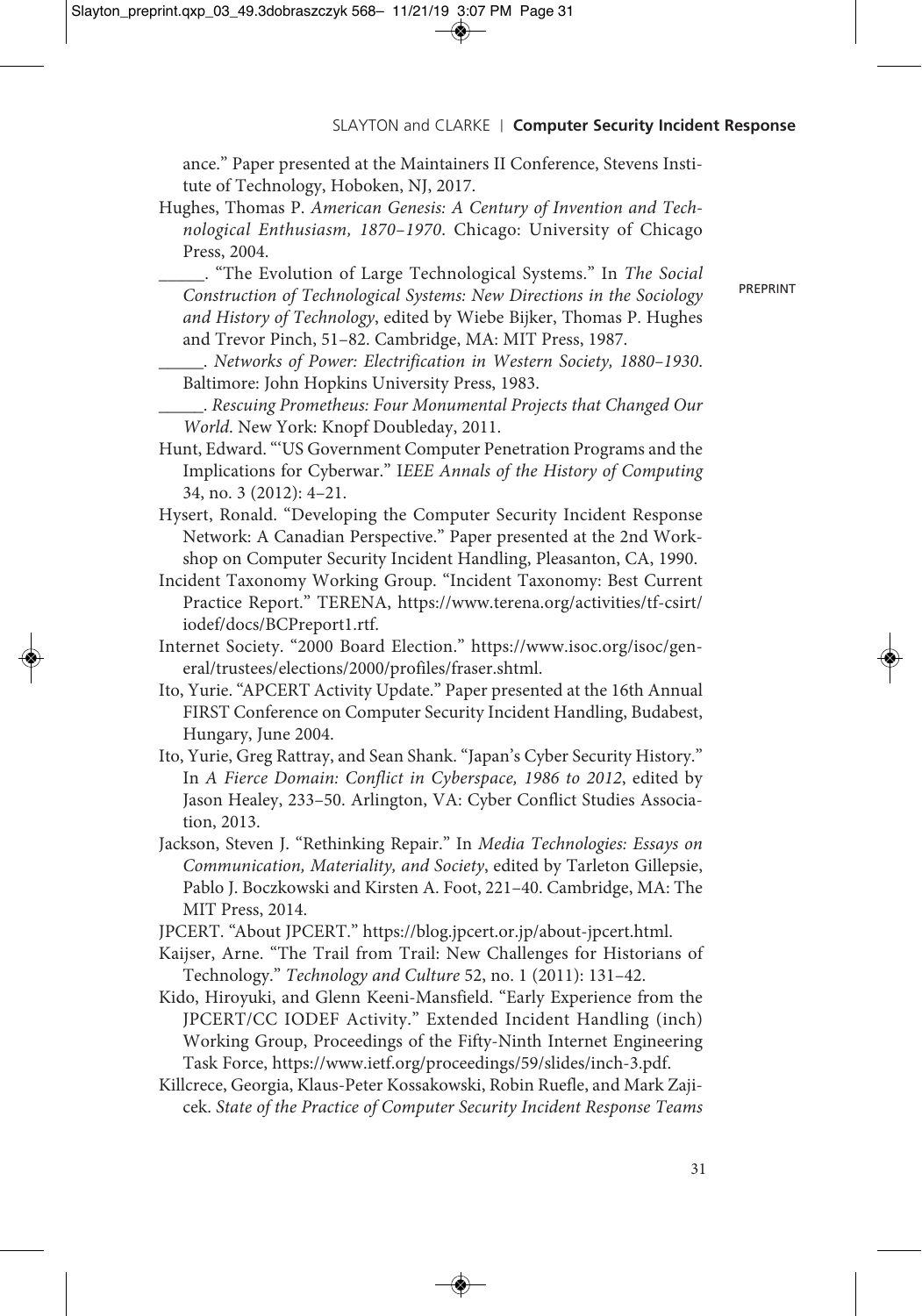|                | (CSIRTs). Pittsburgh, PA: Carnegie Mellon Software Engineering In-<br>stitute, 2003.                                                                                                                                                                                                                                                       |
|----------------|--------------------------------------------------------------------------------------------------------------------------------------------------------------------------------------------------------------------------------------------------------------------------------------------------------------------------------------------|
| <b>JANUARY</b> | Korea Focus. "Korea's 'Informatization' Strategy." http://www.koreafocus.<br>or.kr/design1/layout/content_print.asp?group_id=409<br>Kossakowski, Klaus-Peter. "The DFN-CERT: The First 18 Months." http://<br>citeseerx.ist.psu.edu/viewdoc/download;jsessionid=8AAFB21709A465<br>22F27FC034F41C0DC6?doi=10.1.1.38.5243&rep=rep1&type=pdf. |
| 2020           | Kossakowski, Klaus-Peter, and Don Stikvoort. A Trusted CSIRT Introducer                                                                                                                                                                                                                                                                    |
| <b>VOL. 61</b> | in Europe: An empirical approach towards trust inside the European In-<br>cident Response scene - the replace of trust by expectations: used for intro-<br>ducing new teams into the scene and stimulate existing ones to maintain<br>their offerings. 2000.                                                                               |
|                | Larkin, Brian. "The Poetics and Politics of Infrastructure." Annual Review<br>of Anthropology 42 (2013): 327-43.                                                                                                                                                                                                                           |
|                | Light, Jennifer S. "When Computers Were Women." Technology & Culture<br>40, no. 3 (1999): 455-83.                                                                                                                                                                                                                                          |
|                | Longstaff, Thomas A., and Eugene E. Schultz. "Beyond Preliminary Anal-<br>ysis of the WANK and OILZ Worms: A Case Study of Malicious Code."<br>Paper presented at the 3rd Workshop on Computer Security Incident<br>Handling, Herndon, VA, 1991.                                                                                           |
|                | Madsen, Jorgen Bo. "The Greatest Cracker-Case in Denmark: The Detect-<br>ing, Tracing and Arresting of Two International Crackers." Paper pre-<br>sented at the UNIX Security Symposium, Baltimore, MD, September<br>1992.                                                                                                                 |
|                | Committee on Science Subcommittee on Technology. The Melissa Virus:<br>Inoculating our Information Technology from Emerging Threats, 106th<br>Cong. First Session, 15 April 1999.                                                                                                                                                          |
|                | Misa, Thomas. "How Machines Make History, and How Historians (and<br>Others) Help Them to Do So." Science, Technology, & Human Values<br>13, no. 3/4 (1988): 308-31.                                                                                                                                                                       |
|                | __. "Retreiving Sociotechnical Change from Technological Determin-<br>ism." 115-41. Cambridge, MA: MIT Press, 1994.                                                                                                                                                                                                                        |
|                | Musiani, Francesca, Derrick L Cogburn, Laura DeNardis, and Nanette S<br>Levinson. The Turn to Infrastructure in Internet Governance. New<br>York, NY: Palgrave Macmillan, 2016.                                                                                                                                                            |
|                | National Initiative for Cybersecurity Education Working Group Subgroup<br>on Workforce Management. "Cybersecurity is Everyone's Job." Nation-<br>al Institute of Standards and Technology, https://www.nist.gov/sites/de<br>fault/files/documents/2018/10/15/cybersecurity_is_everyones_job_v10<br>.pdf.                                   |
|                | Park, Dongoh. "Social Life of PKI: Sociotechnical Development of Korean<br>Public-Key Infrastructure." IEEE Annals of the History of Computing<br>37, no. 2 (2015): 59-71.                                                                                                                                                                 |
|                | Pethia, Richard D. "CERT/Vendor Relations." In Proceedings of NIST/                                                                                                                                                                                                                                                                        |

 $\bigcirc$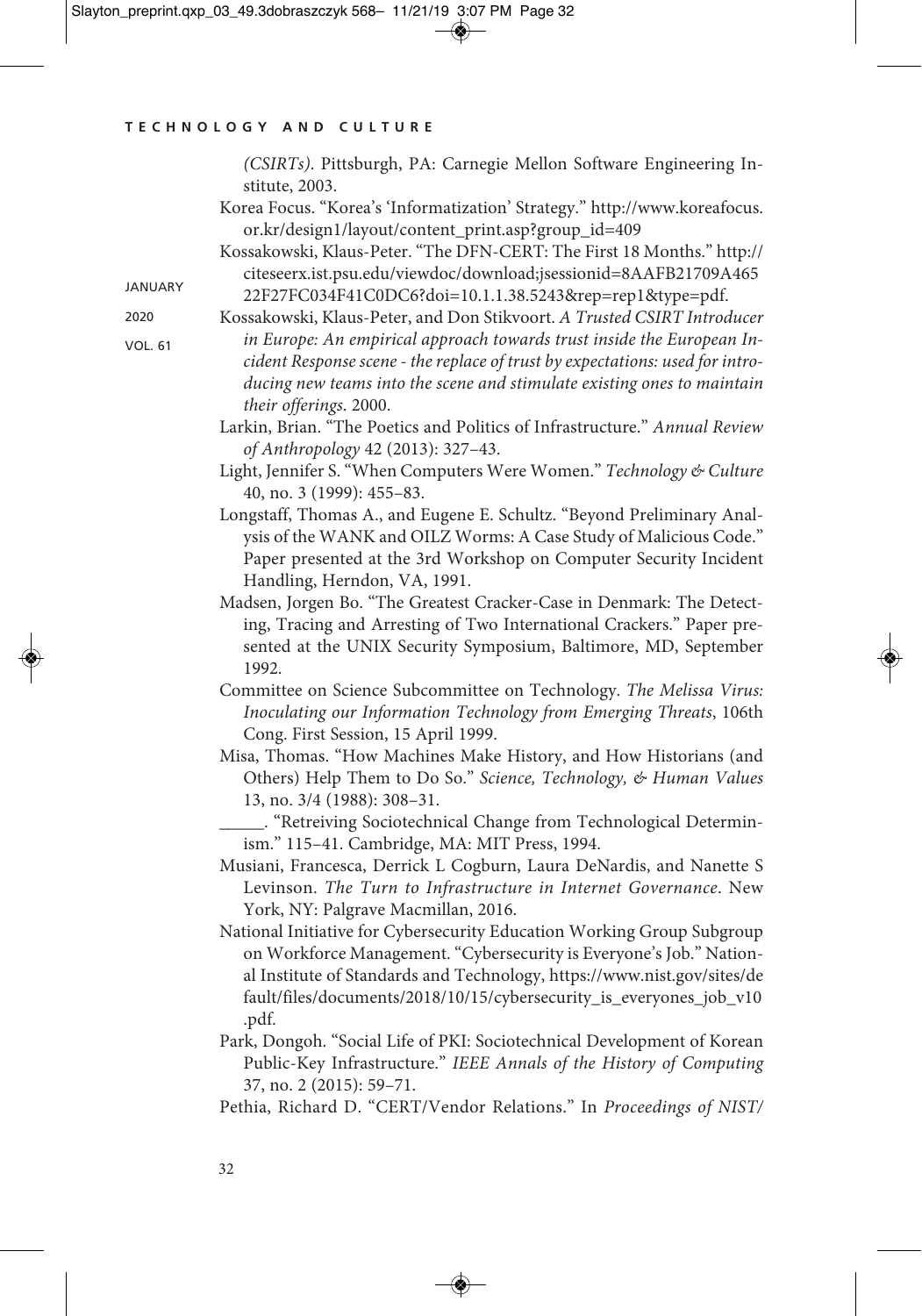*CERT Workshop*. Software Engineering Institute, Carnegie Mellon University, Pittsburgh PA, 1989.

- Pethia, Richard D., and Kenneth R. van Wyk. *Computer Emergency Response—An International Problem*. Pittsburgh, PA: Computer Emergency Response Team / Coordination Center, 1990. http://tech.uh.edu/ conklin/IS7033Web/7033/Week11/certresp.pdf.
- Pham, Thi Luc Hoa. *ICT Development Strategies*. Anchor Academic Publishing, 2016.
- Porter, Theodore. *Trust in Numbers*. Princeton: Princeton University Press, 1996.
- Rochlis, Jon A., and Mark W. Eichin. "With Microscope and Tweezers: The Worm from MIT's Perspective." *Communications of the ACM* 32, no. 6 (1989): 689–98.
- Russell, Andrew L. *Open Standards and the Digital Age: History, Ideology, and Networks*. Cambridge, UK: Cambridge University Press, 2014.
- Slaton, Amy. "'As Near as Practicable': Precision, Ambiguity, and the Social Features of Industrial Quality Control." *Technology and Culture* 42, no. 1 (2001): 51–80.
- Smith, Danny. "Forming an Incident Response Team." AusCERT, https:// www.auscert.org.au/publications/forming-incident-response-team.
- Smith, Frank, and Graham Ingram. "Organising Cyber Security in Australia and Beyond." *Australian Journal of International Affairs* 71, no. 6 (2017): 642–60.
- Spafford, Eugene H. "Crisis and Aftermath." *Communications of the ACM* 32, no. 6 (1989): 678–87.
- Star, Susan Leigh. "The Ethnography of Infrastructure." *American Behavioral Scientist* 43, no. 3 (1999): 377–91.
- Star, Susan Leigh, and Karen Ruhleder. "Steps Toward an Ecology of Infrastructure." *Information Systems Research* 7, no. 1 (1996): 111–34.
- Stoll, Clifford. *The Cuckoo's Egg: Tracking a Spy Through the Maze of Computer Espionage*. New York: Doubleday, 1989.
- Strasser, Susan. *Never Done: A History of American Housework*. New York: Pantheon Book, 1982.
- Telecommunications and Information Working Group. "Chair's Report: Twenty-Seventh Meeting of the APEC Working Group on Telecommunications and Information." Asia-Pacific Economic Cooperation, http://mddb.apec.org/Documents/2003/TEL/TEL27-PLEN/03\_ tel27\_plen\_summary.pdf.
- Tesink, Sebastiaan. "Improving CSIRT Communication Through Standardized and Secured Information Exchange." Master's Thesis, Tilburg University, 2005.
- Timberg, Craig. "Net of Insecurity: A Flaw in the Design." *Washington Post*, 30 May 2015.
- van der Vleuten, Erik, and Arne Kaijser, eds. *Networking Europe: Trans-*